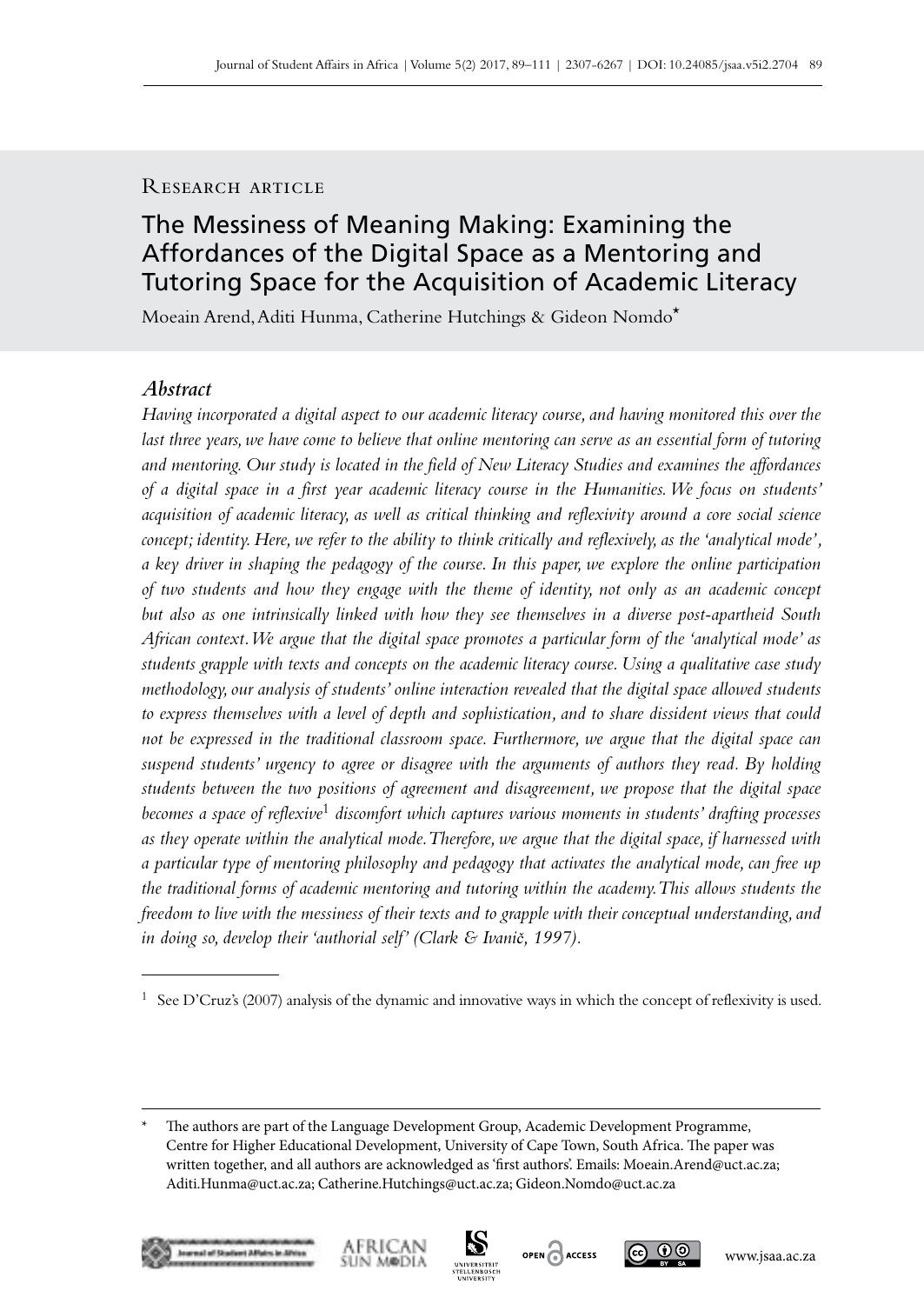# *Keywords*

*affordances; digital space; identity; authorial voice; academic literacy; analytical mode*

# *Introduction*

Currently it is unusual for an article on digital spaces to be included in a collection intended to make a contribution to tutoring and mentoring. However, we would like to argue that the online space can be harnessed as a mentoring or tutoring space, or what Guittierez (2008) terms as a 'third space'. Therefore, it has the potential to contribute richly and in novel ways to the tutoring and mentoring aspect of higher educational pedagogies. In this paper we offer some evidence of this potential.

This study is situated in post-apartheid South Africa where, despite positive changes in the education system, the remnants of the notorious Bantu Education system can still be felt, especially in the rural areas.<sup>2</sup> As such, the dispensation of education remains quite divided, and only a small proportion of 'historically disadvantaged' students make it to university.3 Our tertiary institution has thus designed a series of cross-faculty interventions to give students social and epistemic access to the ways of knowing that will facilitate their integration into academia. Such interventions are offered under the banner of transformation and social redress and are subsidised by government funding in an attempt to achieve the state's broader transformation goals.

In this paper, we analyse one such intervention which we all teach on: an academic literacy introductory course (henceforth referred to as 'AcLit') for first year Humanities students on a four-year (extended degree) programme.<sup>4</sup> We use a blended approach  $$ face-to-face and online interaction – as part of our pedagogy to teach academic writing to small groups of students. The students who take the course are often those who come from historically 'disadvantaged' backgrounds and have scored low on the academic literacy component of the National Benchmark Tests (NBTs).5 These students are seen as having

<sup>2</sup> See the 2005 report by HSRC; and also Holborn's (2013) article.

<sup>&</sup>lt;sup>3</sup> The UNESCO (2010) measure of gross enrolment rate reflects that the overall percentage of South African students who are participating in higher education in the country is about 16%, of which 60% are White and only 12% are African and Coloured. It is estimated that less than 5% of Black South African students are able to gain access to the higher education sector. See also the CHE (2013) report, and Scott, Yeld and Hendry (2007) for more insight into how racially skewed student participation rates are in South African higher education.

<sup>4</sup> 'In the Faculty of Humanities, the Four Year Degree takes the form of a Bachelor of Arts (BA) or Bachelor of Social Science (BSocSc) degree taken over four years (as opposed to three years). Students on the Four Year Degree have access to augmented courses, foundation courses and workshops, mentorship and extended periods of registration' (http://www.humanities.uct.ac.za/hum/apply/undergraduate/edu).

<sup>5</sup> 'The National Benchmark Tests' (NBTs) were commissioned by Universities South Africa with the task of assessing academic readiness of first year university students as a supplement to secondary school reports on learning achieved in content-specific courses. The NBTs assess the ability to combine aspects of prior learning in competency areas – Academic Literacy (AL), Quantitative Literacy (QL) and Mathematics (MAT) – that directly impact on success of first year university students. AL and QL are combined in the AQL test and written in a three-hour morning session; the MAT is written in a three-hour afternoon session. Both are administered under standardised testing conditions at sites across South Africa on designated 'national test dates.' For more information see <http://www.nbt.ac.za/>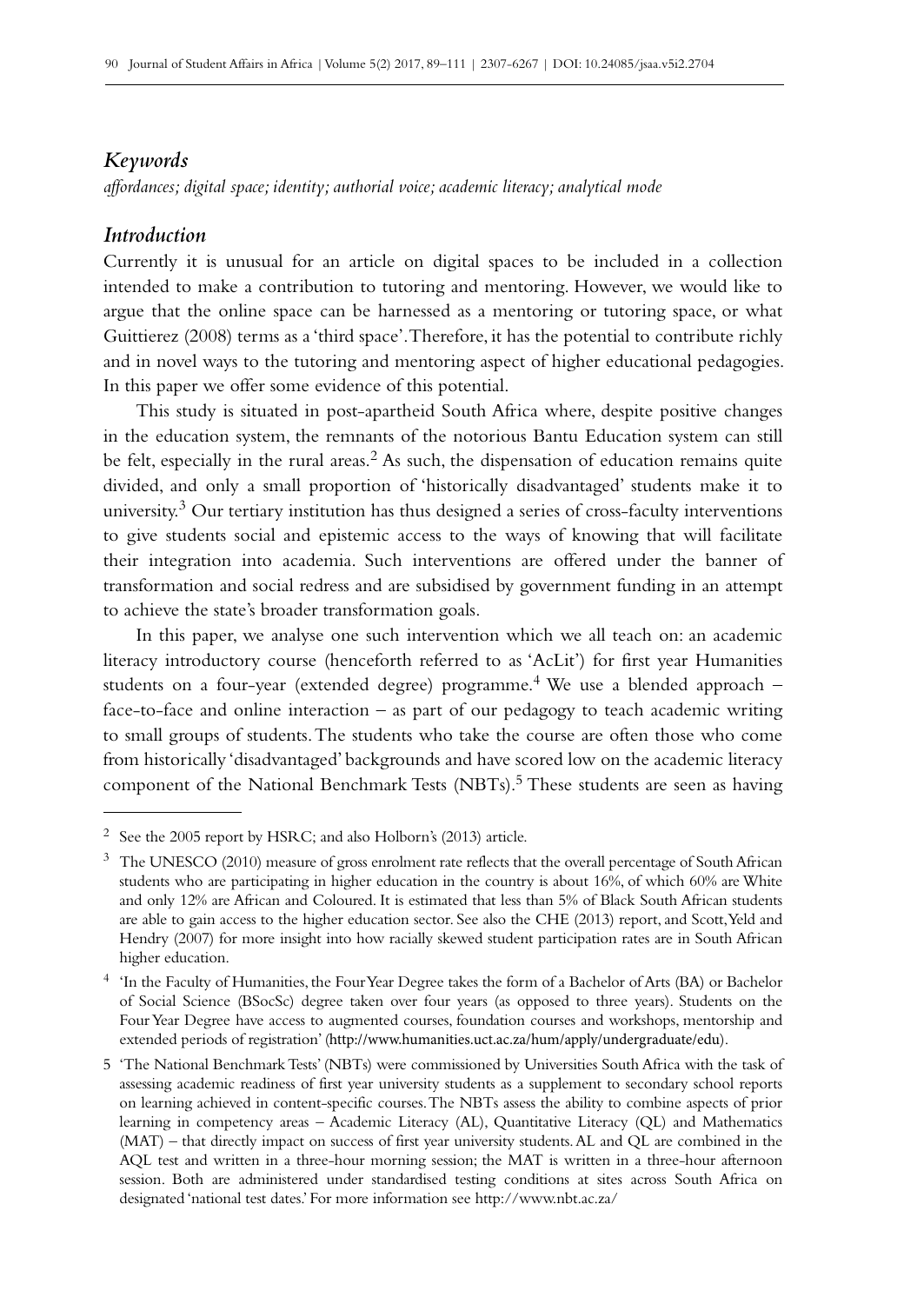the potential to succeed in the academy if provided with the appropriate curriculum interventions. It is, however, important to point out that the concept of 'disadvantaged' in the context of this intervention is shifting, and that the students entering the programme come from very diverse socio-economic and schooling backgrounds.

The main aim of our AcLit course is to teach students ways of reading, writing and argumentation in the Humanities context, using the themes of language, identity, culture, gender and race to ground the academic discussions. These themes are still very topical in the post-apartheid higher education context, given the fact that the memory and experience of racial prejudice and discrimination during apartheid continues to act as a stimulus for articulating ideas and expressions around identity and transformation. The recent *Decolonising the Curriculum* and *Rhodes Must Fall* student protest movements are testimony to the types of changes that students are demanding with respect to legitimising their presence on South African higher education campuses.<sup>6</sup>

Within the above context, the classroom can thus be seen as a space of discomfort, not only because it broaches on current issues, but because it situates itself during the transitional phase between the high school context and university, a phase that Ivanič (1998) would refer to as a 'critical event'. The latter refers to the significant encounters that individuals experience during crucial periods of change in their lives.<sup>7</sup> Students therefore not only learn about topical themes but learn to interrogate them. Students' experiences during this critical event are coupled with the need to operate within what we have come to call 'the analytical mode' on the AcLit course. We see the analytical mode as a pedagogical imperative that attempts to encourage students to critically engage with academic texts and concepts while holding off on taking a definitive position in an academic debate and in their initial essay drafts. One of the aims of this pedagogical imperative – the analytical mode – is to disrupt and challenge students' preconceived and commonplace notions of race, gender and culture, and get them out of their comfort zones to interrogate what they may have taken for granted. This is important, since much of the teaching practices that occur in our public schooling system is geared towards the delivery and memorisation of knowledge, and not the questioning and interrogation thereof.

The past two years in particular have brought to the fore the need to open up further spaces for students to express themselves, given the extent of student protests on campuses alluded to above. At the same time, our approach as staff on the AcLits course is that these spaces should also enable students to exercise individual thought so that they will be in a position to interrogate, and not simply be swayed by the majority view or binary thinking.

We have attempted to foster this type of learning environment by developing and embedding a digital literacies component into the AcLits course. This comprises an online website where students have the opportunity to both rehearse their engagement with texts

<sup>6</sup> See Kamanzi's (2015) article for useful background information on this.

<sup>7</sup> Ivanič's understanding of the term 'critical event' is derived from the concept of 'critical experience' which is drawn from a more psycho-social analysis of lifespan identity theory. Critical events and experiences therefore concern 'moments of flux … between … [individual's sense of their] different selves' (Ivanič, 1998, p.16).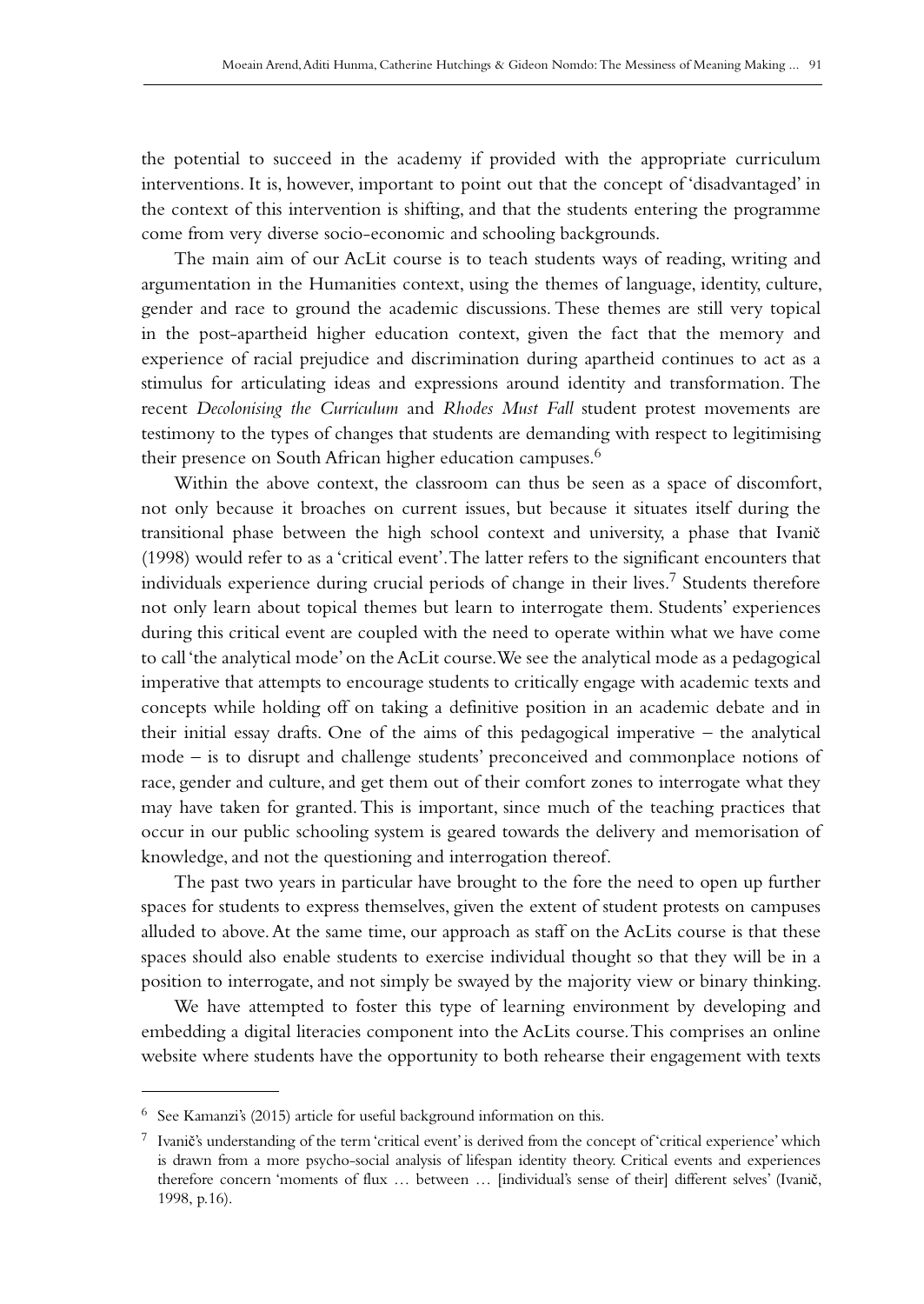and concepts introduced in the course, and to reflect on these critically. It also provides new opportunities for online mentoring and tutoring pedagogic engagements and exchanges. In this paper, we explore the extent to which this AcLits online space promotes our pedagogical imperative – the analytical mode – to nurture a particular voice in writing, notably the 'authorial self' (Clark & Ivanič, 1997), through such online mentoring and tutoring engagements. The 'authorial self' refers to a sense of the writer's presence in their text and the ownership of ideas in their writing. This voice is discussed shortly in more detail.

## *Digital Spaces and Literacies*

The digital space and its plethora of literacies have come under the spotlight in recent literacy research. Studies focusing on harnessing the digital space in the academy have examined its affordances for the acquisition of academic literacies (see Goodfellow & Lea, 2013). Of particular interest to us is how the digital space can be utilised to promote the analytical mode and in doing so, shape the acquisition of academic literacies and the development of an 'authorial self' (Clark & Ivanič, 1997).

In this paper, the digital space has been construed as an alternative site of learning, or in the words of Gutiérrez (2008, p. 152), as a 'third space' where the 'formal and informal intersect', promoting new forms of knowing and being in the academy, and transforming the limited views of teaching as delivery. Her description of the 'third space' fits aptly in our understanding of the digital space, when she states that this space creates 'the potential for authentic interaction, a shift in the social organisation of learning and what counts as knowledge'. Her view echoes our view of the digital space as a nurturing space for authentic learning. Through its multimodal design, the aim is to activate the different modes in which students learn and bridge the divide between the realm of ideas and that of lived experiences through tangible examples. Gutiérrez's (2008) understanding of 'third spaces' would resemble Canagarajah's (1997) 'safe house', where dissenting voices can be heard. This said, we do not adopt a technicist approach towards the digital space, nor do we view it as the panacea for the acquisition of academic literacies. Online mentoring in this regard becomes an invaluable tool for helping students to grapple with the application of theory to their own lives, so as to allow them to move beyond the abstractions that so often undermine meaningful learning.

The understanding of digital literacy pursued in this paper is aligned to that proposed by proponents of the New Literacy Studies movement, where digital literacies are viewed as a set of social practices promoted on the online learning sites. McKenna and Hughes (in Goodfellow & Lea, 2013) make this evident when they state, 'Throughout, we are informed by an academic literacies paradigm, a theoretical framework which views writing as a social practice (Lea & Street, 1998).' They use the academic literacies approach as it surfaces the tensions between power, context and identity within digital spaces. Therefore digital spaces and their literacies are not neutral forms of writing, as Street (1984) would point out, but are as ideological as any other space and the literacies it promotes.

When designed to promote academic reading and writing in the social sciences, the digital space operates in quite a distinct way, making those very modes visible for the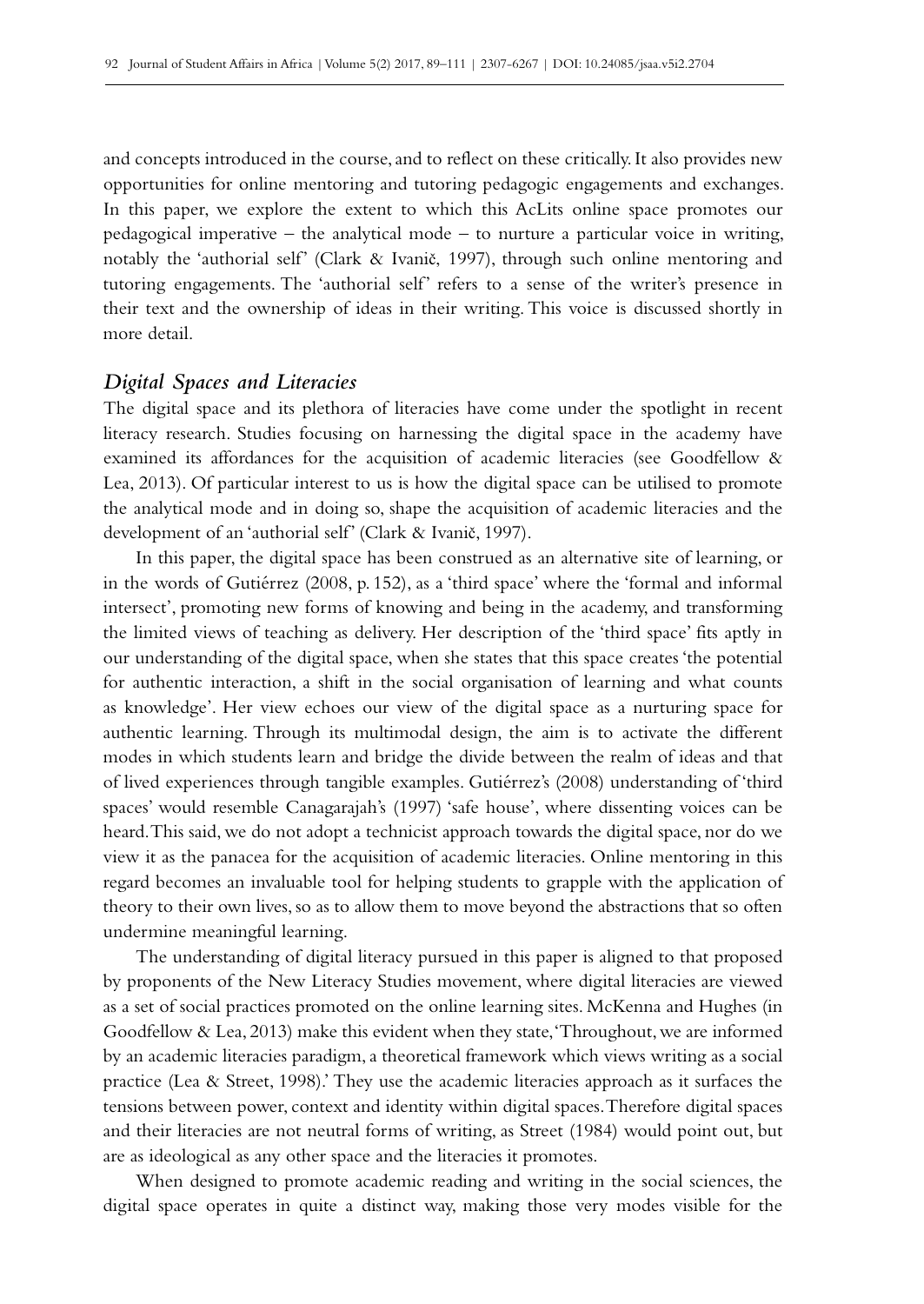educator and learners, and in some ways altering the genre in which ideas get expressed. Presently, students are immersed in different social networking sites and blogging course sites, where they can share their views and comments without feeling the need to be grammatically correct or articulate. Leveraging the openness of such spaces as rehearsal spaces, the AcLits course site was designed on the Wordpress (blogging) site. According to McKenna and Hughes, 'Social networking spaces (e.g. Twitter, Wordpress, Flickr) are giving rise to alternative ways of articulating and responding to academic knowledge' (in Goodfellow & Lea, 2013, p. 22). They comment further that this new genre of writing leads to texts that are open and intertextual, with a heightened awareness of audience (McKenna and Hughes, in Goodfellow & Lea, 2013). In our case, this audience, mostly comprised of peers, is not passive, as they can engage with one another's thoughts in a collaborative spirit. These begin to redefine what we understand as 'academic writing'. For Lea and Stierer (2009), the everyday writing texts do not simply reflect academic practices but are 'central to them'.

As a result of our engagements with literature and our observations of our students' engagements, we are interested in how the digital space and its writing modalities can activate in-depth engagement with texts and concepts introduced on the course. In other words, we are interested in how the digital space can enhance engagement in the analytical mode.<sup>8</sup> These intersecting engagements have also forced us to reflect more critically on our own roles as instructors and facilitators of learning within the digital space, and the extent to which such roles are able to complement practices within the traditional teaching space, so that the analytical mode can be upheld.

# *The Analytical Mode*

We understand the analytical mode as a particular disposition which encourages students to suspend judgment and remain in a productive discursive space. For us, the analytical mode represents an integrated form of engagement with course materials and academic literacy, which highlights the complexity and messiness of scholarship, which we accept as a normal part of the writing process (and is the reason why we focus on the process rather than the product of learning in our course – as will be explained shortly).

The analytical mode can also be understood as a space of discomfort for students (Zembylas & Boler, 2002), as lecturers are encouraged to create moments of tension during the course where students are asked to confront and engage with questions that relate to their notions of identity – the core theme of the course. This is particularly important in a country like South Africa, where notions such as 'the rainbow nation' have come under fire for not adequately addressing real issues of transformation,  $9$  thus leaving the country and its citizens to grapple with the challenge of forging a new identity after the demise of apartheid.

<sup>8</sup> We are grateful to John Trimbur from Emerson for coining this concept in discussion with us.

<sup>&</sup>lt;sup>9</sup> See Naylor's article (2009); see also Habib's (1996), and Sichone's (2008).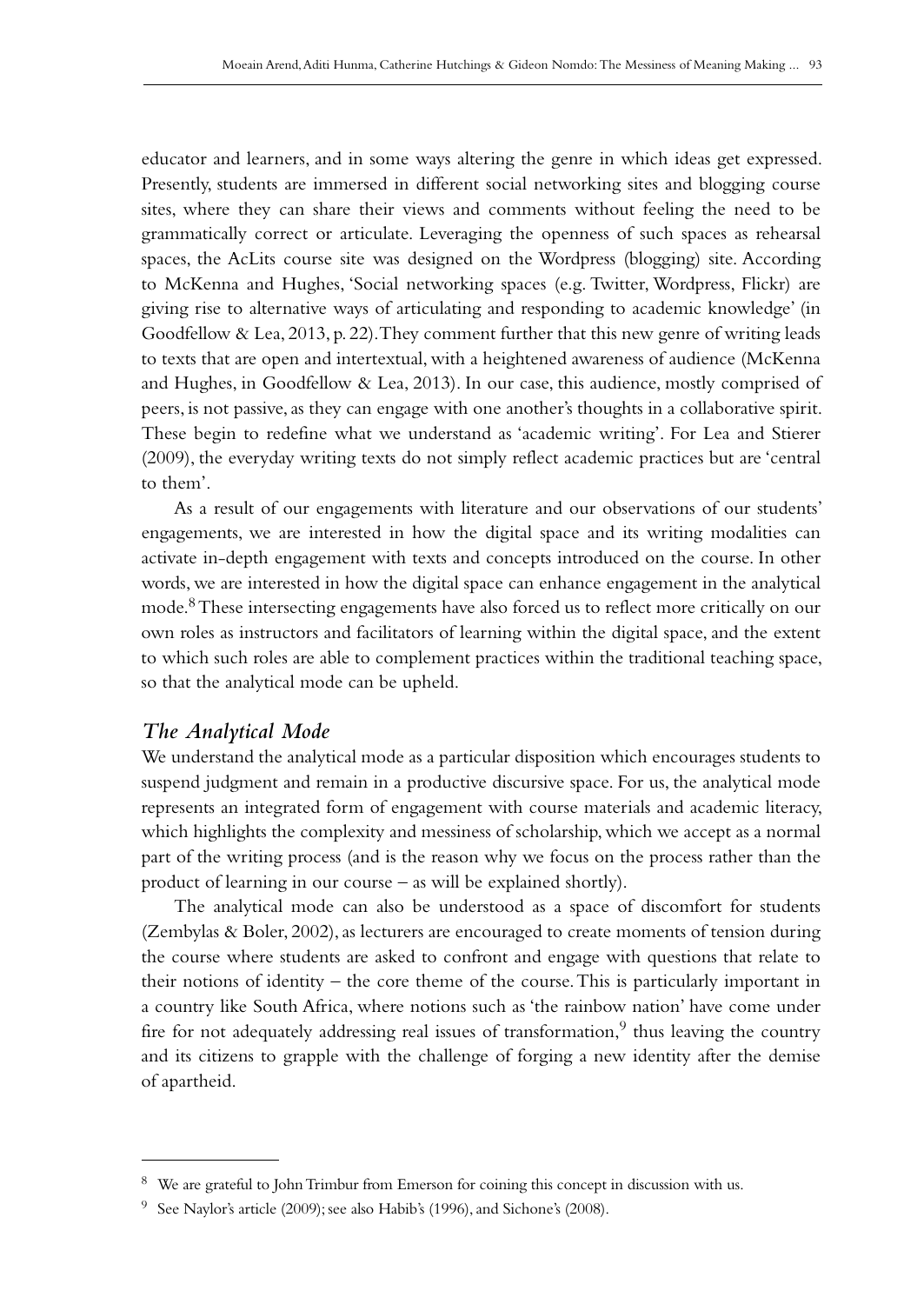Bearing the above context in mind, we attempted to create opportunities for students to engage critically and reflexively with issues of identity as a social construct<sup>10</sup> so as to develop students' authorial identity in their academic writing. In the past, lecturers on our course would create space in their face-to-face interactions with their students to assist them with producing short pieces of written texts on the topic of identity. These short pieces of writing would be a form of 'inkshedding' (see Hunt, 2005), which is a social practice that involves writing down one's initial ideas on a particular topic (prior to a general class discussion on that topic) and then immediately passing them on to someone else to read, with the aim of getting feedback on the content of the writing only (i.e. the writing is not evaluated in any way). This type of writing is meant to be low stakes (students do not have to adhere to the conventions of academic writing), and developmental, and would ultimately form the building blocks for a final essay that centres on identity. During these inkshedding sessions, students were expected to draw on their life histories as a means to make sense of the notion that identity is a social construct. However, these inkshedding exercises that are by and large facilitated by lecturers and which have characterised the faceto-face interactions of the classroom, have now given way to online writing exercises in the AcLits course. Our online mentoring roles in this respect involve a level of feedback that is not judgemental or evaluative, but which responds simply to what is being stated.

In the disciplines, generally the discoursal and authorial selves are valued over and above students' brought along resources and capital. However, on the AcLits course, the online writing tasks draw on students' autobiographies as a legitimate way of inserting themselves in the process of engaging with theoretical concepts. Within this processdriven approach to academic writing (see Maybin, 1996), the autobiographical self and the discoursal self are recruited to develop an authorial identity in academic texts. The way in which these different selves are harnessed in writing can index how students engage in the analytical mode. Part of our online mentoring roles is geared towards facilitating these to and fro movements between the various selves, encountered by students.

#### **The online language module of the AcLits course as a tutoring and mentoring space**

Through the writing exercises, the digital space captures the moments when students shuttle between different selves and make visible the hidden components of the analytical mode. Further, we discuss how the digital space operates and showcases the analytical mode when learning is scaffolded through authentic tasks.

The online language module course site is an online writing-intensive, collaborative space for the last teaching day of a four-day AcLit teaching week; it takes the place of a conventional tutorial session. It also departs from the tutorial space in that the content is activated through various modes for an enriched learning experience, and students' views are captured in writing, available for peer viewing and comments. This is where students' understanding of texts and concepts that they were introduced to during the first three days

<sup>&</sup>lt;sup>10</sup> For insight into identity as a social construction, see Terre Blanche and Durrheim (1999); and Shotter (1993).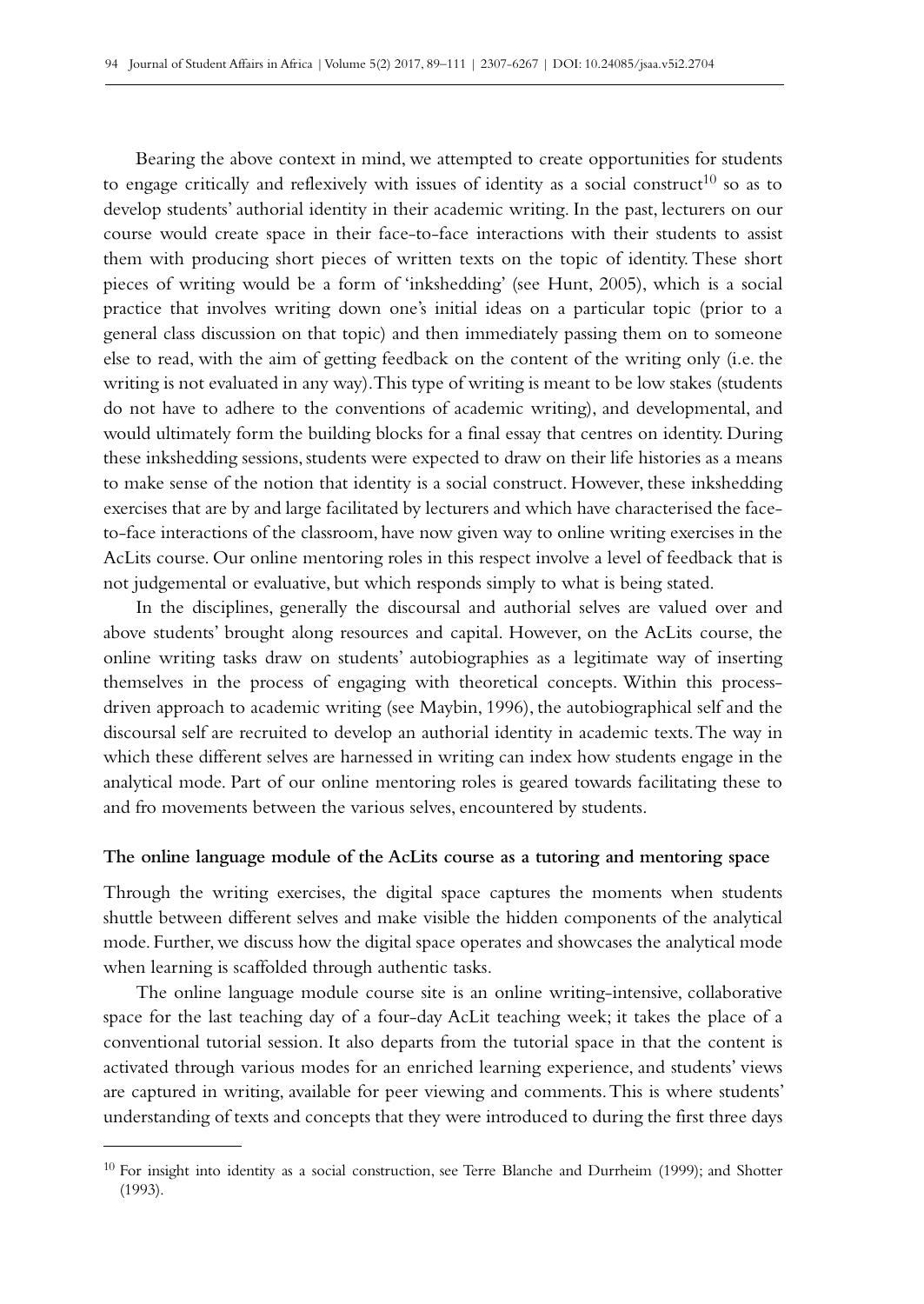of the week (that is, in the traditional classroom setting), are consolidated through reflective and application tasks that are completed online in the computer lab, in the presence of ourselves. During these sessions, we play more of the role of mentors and facilitators who prompt and respond to discussion and engagement, both in the physical lab space and online, rather than in the role of lecturers who provide knowledge content and assess the students' work.

Similar to tutorials, built into the online module are design principles such as alignment to course content, flexibility and responsiveness to students' emerging needs. As such, the online sessions are developed week by week, based on our assessment of students' orientation to texts and concepts in the face-to-face classroom. In other words, as part of our roles as mentors and facilitators in the online space, we are both responders and designers in this pedagogic endeavour.

The weekly online tasks enable students to grasp the application of theoretical ideas introduced on the course with vivid examples and case studies. The course site serves as a rehearsal space where students experiment with different writerly voices. Thus, the tasks are not formally assessed, but build toward major assignments on the course.

Students have the option of completing the online tasks at a later stage, up until Sunday of that week, and lecturers often notice high frequency of students on the site over the weekend. This is perhaps a sign that students are keeping up with the content in the course covered during the week. As online mentors, we also respond to students' online tasks collectively rather than individually, summarising core issues and providing prompts and questions that allow students to take their discussions and interrogation of texts further. These online responses are built into the following week's face-to-face formal teaching, where we shift from our roles as online mentors and facilitators and assume our roles as lecturers, and use students' online understanding of concepts as entry points for our formal teaching. And, in fact, this type of online facilitation has meant that we as online mentors also had to master the 'analytical mode' ourselves. Of course it is significant here that the successful transition from the online space into the formal face-to-face teaching space is undertaken by the same people, viz, AcLits staff, who signify an important element of continuity to the type of blended learning that occurs.

This online course site served a pedagogical function of encouraging students' expression and sharing of their views and responses to course readings and online content. Being an informal writing space of expression, it made allowance for the messiness of meaning making in process. Thus, it encouraged the development of the authorial identity by encouraging students to interact in an analytical mode.

# *Methodology*

The online site also yielded data for research in the form of informal meaning making and pauses and dilemmas in this development. To analyse students' engagement with texts and concepts on the online course site, a qualitative case study methodology was employed.

The case study methodology enables researchers to acquire in-depth and detailed insights into particular phenomena. In case study methodology, it is also crucial to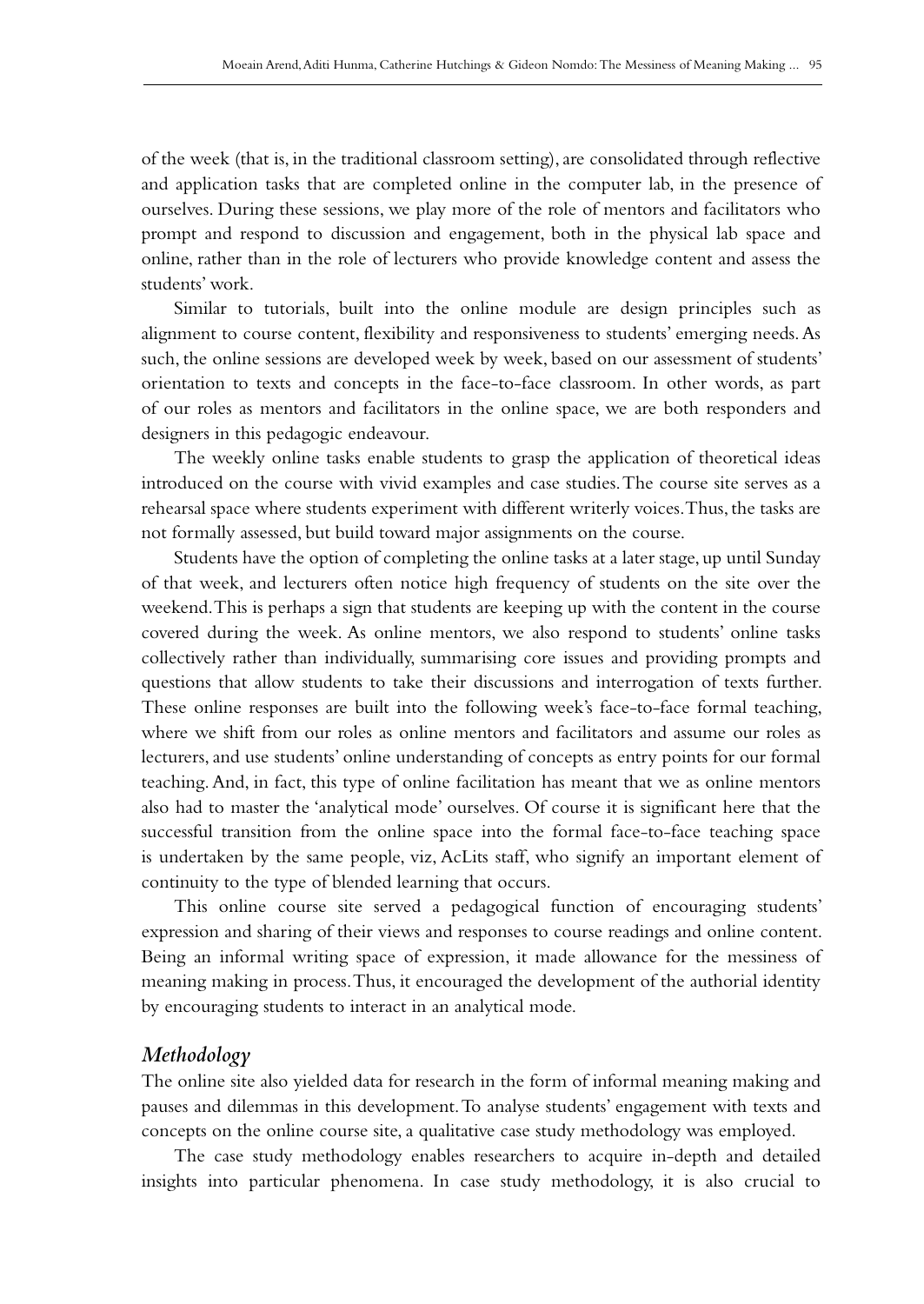delineate what the case is. The case is defined by Miles and Huberman (1994, p. 25) as 'a phenomenon of some sort occurring in a bounded context'. The case is, 'in effect, your unit of analysis'. In this study, the case was students' critical engagement with the concept of identity in the digital space. The case study adopted here was an exploratory one (Yin, 2003), as we did not enter the research with clear presuppositions about the outcomes of the study. We allowed the data that emanates from students' online engagement to speak for itself. At the same time, our theoretical positioning, as mentioned earlier, was very much informed by our socio-cultural approach to literacy as proposed by scholars in the New Literacy Studies field.

We were thus able to track the written work of our 120 students across different course sites (the on-line space and traditional teaching space). We obtained permissions from the students to use their online entries and submitted assignments as data for our research purposes. Our purpose here was directed at assessing a particular outcome: the main course essay, so as to gauge whether, and in what capacity, the online space impacted students' conceptual development and understanding of the concept of identity. In other words, how did the essays reflect that students were operating within an analytical mode? Through the analytical mode, how did students develop a particular authorial identity?

# **Heuristic: The clover model of writer identities**

To analyse students' critical engagement with texts and concepts in the digital space, we pay close attention firstly to the way they enact voice in writing. This may offer insights as to how the online tasks could promote an analytical mode of engagement.

Voice in writing is a nebulous concept; for analytical purposes, we will refer to it in terms of the representation of writer identities through means such as tone, opinion and style. In his manual on writing, Fulwiler (2002), like Ivanič and Camps (2001), explains that ultimately in our written communications, the style, content and arrangement of our writing combine to represent us. He explains that the writer's voice is something that develops almost unconsciously, and largely apart from more conscious techniques that are focused on in learning to write:

In writing, we can't, of course, hear the timbre of the voice or see the expressions on the face. Instead, we hear the voice through our reading, perhaps gleaning our first clues about the writer from the particular combination of words, punctuation, sentences, and paragraphs that we call *style.* (Fulwiler, 2002, p. 199)

Clark and Ivanič (1998) analyse voice using the clover model of writer identity, which is subdivided into the autobiographical, discoursal and authorial selves. The notions of 'autobiographical self' and 'discoursal self' allow for a clearer sense of locating and separating our research participants' constructions of their life-histories from the 'values, beliefs and power relations' that inform the discourses out of which those life-histories emerge.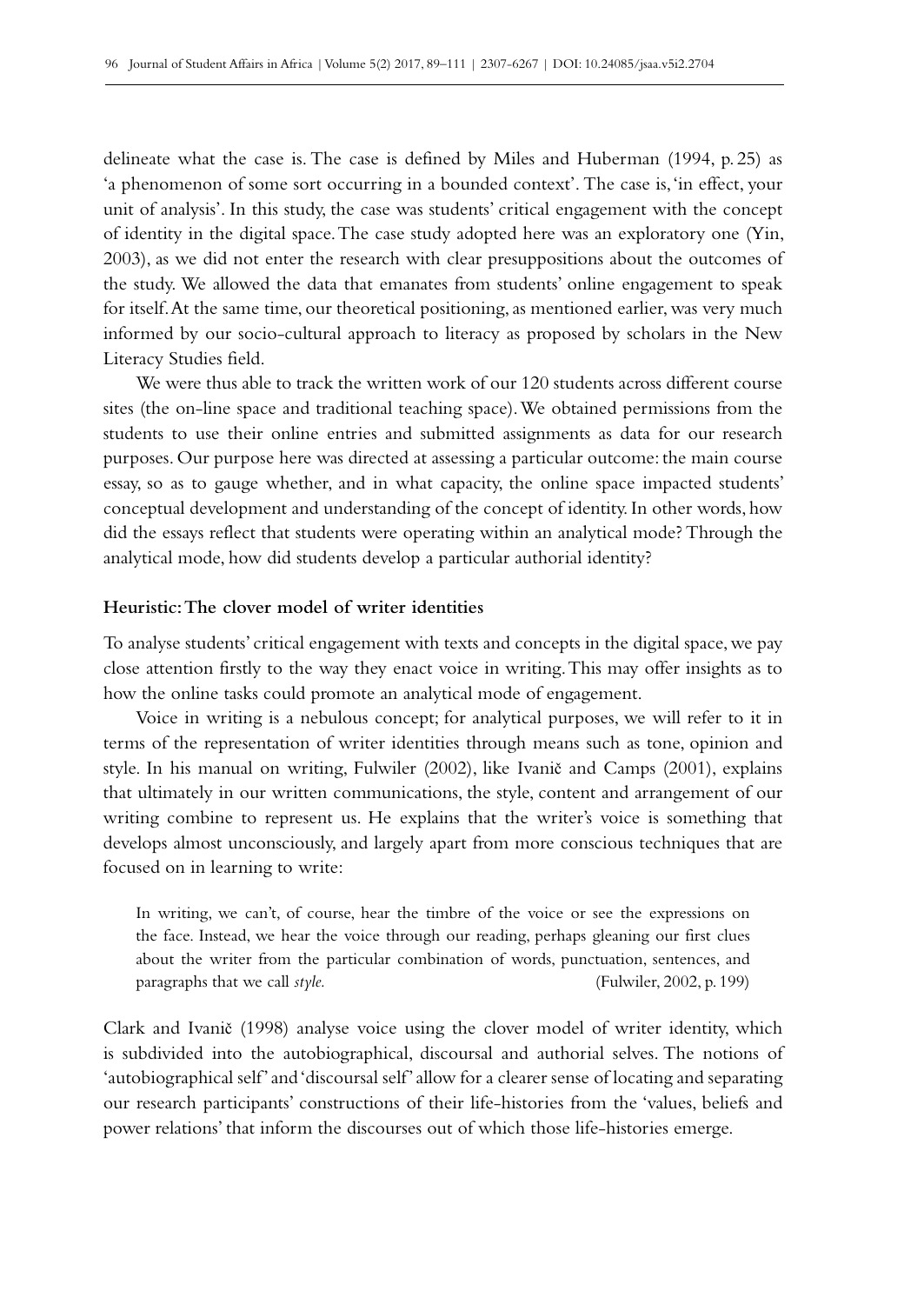The autobiographical self is that part of an individual's identity which is presented in a text to reveal the individual's sense of origin, their 'life-history'. The autobiographical self is a dynamic self, always in the process of being constructed so as to reflect the changing lifehistory of the individual. As such, the individual's sense of being is comprised of a dynamic interplay between events that occur and the manner in which the individual experiences and represents these events. Ivanič (1998) relates the autobiographical self to Goffman's notion of 'writer-as-performer'. It is the latter that constructs the text and 'produces a self-portrait.'

The 'discoursal self' is the 'impression' of oneself that the writer wishes to convey to the reader, and contains aspects of the socially constructed 'values, beliefs and power relations' of the context in which the text is embedded. Ivanič (1998) argues that this impression of self can be 'multiple' and even 'contradictory'. She relates the discoursal self to Goffman's identification of the 'writer-as-character', which Goffman argues is 'the identity which the writer-as-performer portrays'. Of prime concern here is how the writer uses her 'voice' in order to sound or come across to the reader in a particular way. Paxton (2006, p. 86) explains Bakhtin's (1986) analysis of how writers create a voice for themselves through 'assimilating, reworking and reaccentuating' other voices.

Finally, the authorial self is defined as the extent to which writers 'express their own ideas and beliefs in their writing' and 'their presence in the text'. The 'authorial self' would hence be reflected in the type of content the author chooses to present and the manner in which she aligns herself with that content in a way that marks her presence or absence.

Drawing on Giddens' (1991) notion of the 'reflexive project of the self'; that which is sustained through the constant revision of 'biographical narratives', Ivanič (1998) shows how the authorial voice is constantly being reworked as individuals reflexively make sense of their identities with new developments in their lives.

Alongside Ivanič, Hyland (2002) also offers interesting insights into the complexities surrounding the development of an authorial identity in student writing. Hyland's (2002) work with English second language speakers shows that students were fluent in strategies of 'author invisibility'. Our contention in the AcLits course is that some students (many of whom are English second language speakers) doing extended degrees may also have been indoctrinated along similar lines. A post from the blog, theeaparchivist (2012), commenting on Hyland's views on English for Academic Purposes (EAP) courses (in his article, 'Authority and invisibility: Authorial identity in academic writing'), states:

It seems that by adhering to the formulae of genres and 'accepted' discourse we are encouraging students to produce simulacra of academic writing. A replica with no soul. What worries me is that in doing so the power is retained within the echelons of western academia. If writers "gain credibility by projecting an identity invested with individual authority" (p. 1091) and individual authority is consistently dissuaded then we do not afford students the credibility they deserve.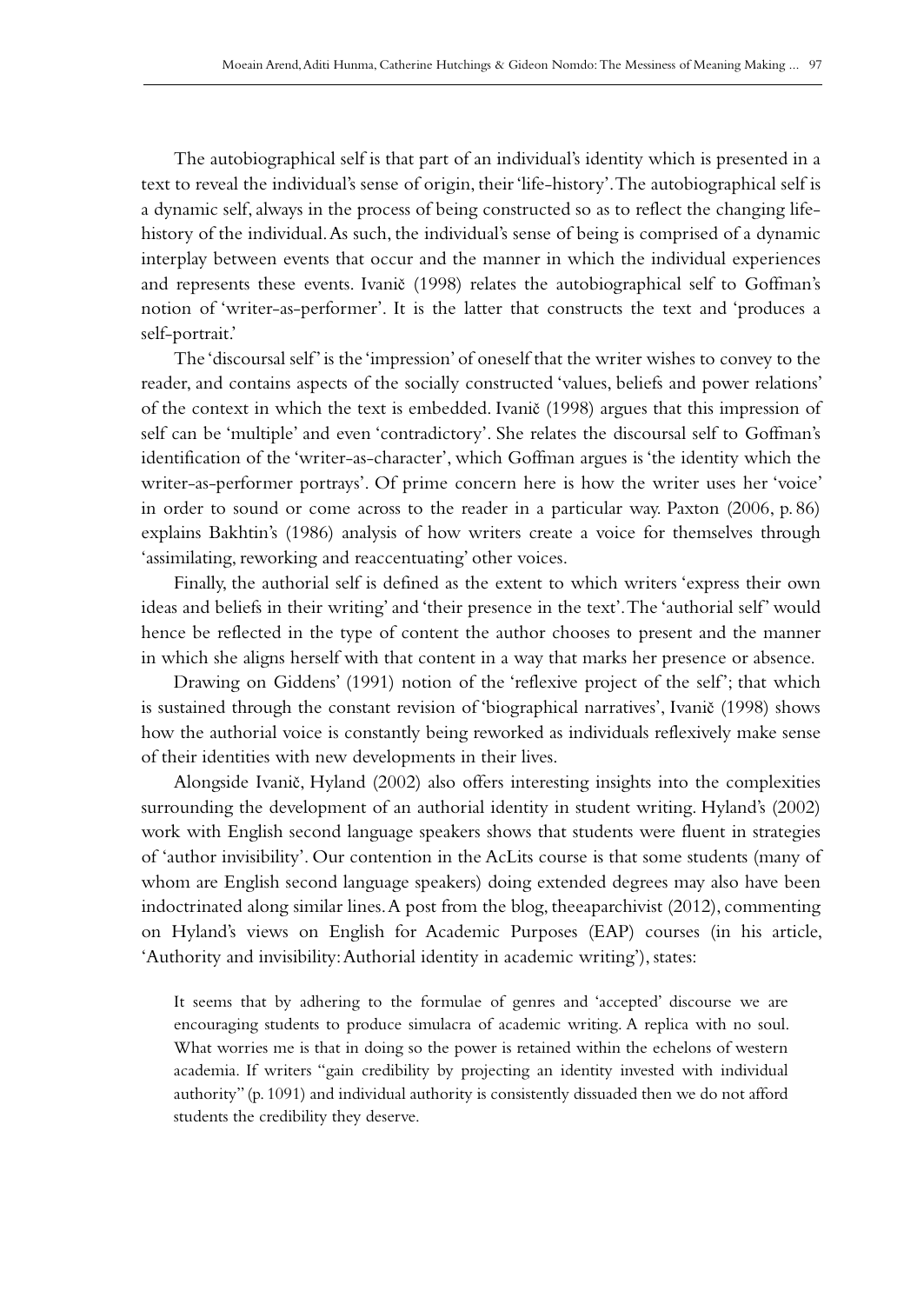In this paper, the clover model of writer identity is appropriated to analyse the shifts in writing made by students in the digital space and how these may signal particular ways of engaging with the analytical mode.

What follows by way of illustration are extracts through the chronology of the course, from two case studies in our data analysis, describing and reflecting on how the students, 'Thembi' and 'Sandra', engaged with texts and concepts on the course.

# *Data Analysis*

### **Week 1: Orientation experience extract**

In the first week of lectures, we gave students an online exercise which required them to write a reflective piece on their experiences on transitioning from school to university.

**In the comments box provided below, write a reflective piece sharing your experiences at UCT so far, based on the reading on Transitions in your course reader and the video.**

In Thembi's response she provides a partially constructed narrative of her identity. She notes that her transition from school to university brought with it 'anxiety', 'fear for failure', 'lack of confidence to participate' and a shyness to engage with people who did not speak isiXhosa. Here she sees language, specifically English, as a barrier for her when it comes to engaging with her peers and lecturers. This is captured in the following words: 'I am developing hatred for English because it seems to be a barrier to my comfort zone so that I can be able to perform to the maximum of my ability when chances are available.' Although she views English as a barrier to her learning she is able to articulate quite clearly, 'I have a potential inside me' and 'I know that I also have an answer'. For Thembi, however, the performative nature of speaking in class does not always reflect the potential that she believes she has, because when speaking there is 'no chance to edit'. Here, the online environment is seen as a safer space than the traditional tutorial because students have a chance to think through their responses. Very often, the traditional tutorial interactions require immediate verbal responses, which in turn require immediate evaluation by both tutor and student.

Sandra, on the other hand, has mixed feelings, excitement, anxiety, and a number of questions about whether she will succeed and make her family proud, 'Will I succeed? What if I become very mediocre? Will I fail my family?' Like Thembi and many other first year students trying to adjust to the new university environment, Sandra initially feels overwhelmed, but soon this sentiment morphs into excitement, particularly when 'meeting new people and encountering diversity in its rawest form'. We can infer from her statement that she comes from a homogeneous schooling background. This diversity for her is an eye-opening experience. She then reflects on her goals and where she would like to see herself academically and as a person: 'I look forward to keep on carrying on in this journey [...] to see how I grow academically, how I grow as a person, and to finally find my feet and know who I am and where I want to be in this world and how I can contribute in making this university, country and world into a better place!'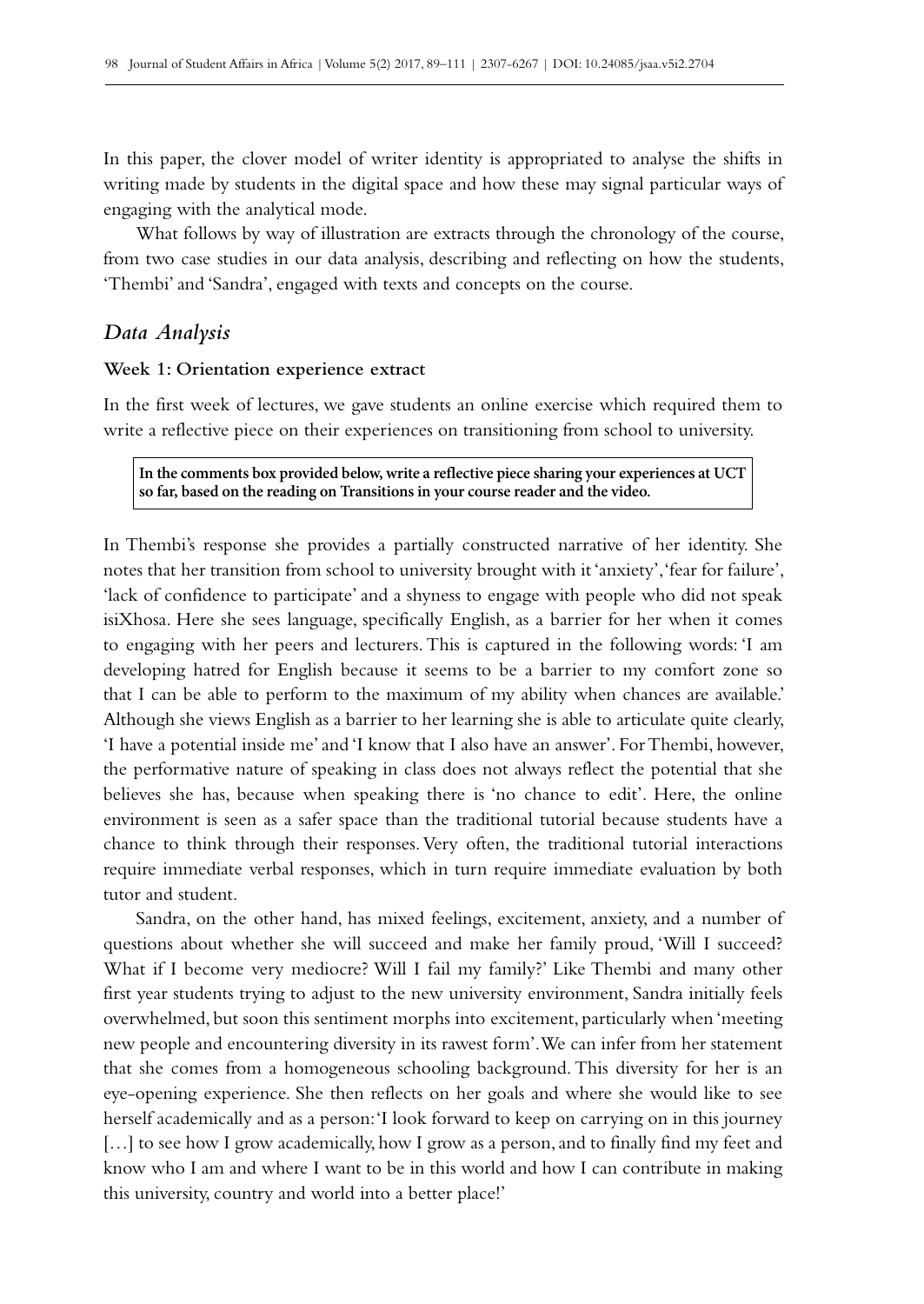As we can see, Sandra's sense of personhood is tied with her ability to make or drive social changes. Her phrase, 'how I grow as a person' suggests that she sees identity as fluid and constantly evolving. The online task enables Sandra to project herself into the future and set goals to contribute nationally but also globally. At this point, we do not know much about Sandra's socio-academic background and how that informs her perceptions of self, her context and her aspirations.

## **Week 2: Reflection on English**

In Week 2, students were given the online exercises below. That week they had been introduced to Ngugi wa Thiong'o (1986) and George Makubalo's (2007) writings.11 The questions required them to apply their understanding of these two readings to authentic cases and their own experiences.

**1. In light of the above statements [from Ngugi's (1986) chapter], how would you interpret his statement that the English language and literature 'takes us further and further from our selves to other selves, from our world to other worlds'? (Write a paragraph in the comment box provided below.)**

**2. Makubalo (2007) argues that English is a 'commodity in great demand' (p.21 of course reader).**

**However, from the two graphs, it is evident that English is not the most spoken language both globally and locally. In your opinion, what then accounts for its dominance? Secondly, how would Makubalo respond to Ngugi's statement that the English language is taking one away from one's ethno linguistic identity? Provide a response to the two questions in the comment box below.**

**3. Activity: In Makubalo's article, we are introduced to four learners: Thabo, Teboho, Anna and Sello. They each position themselves differently in terms of their language practices. Which one of these learners do you closely associate with and why? What would Makubalo's response be to the way you construct YOUR identity? Please write a paragraph in the comment box provided below. You can also comment on your peers' comments.**

Thembi's response to the questions is interesting as it differs from her construction of her identity as disadvantaged in Week 1's exercise. In this exercise Thembi foregrounds, asserts and celebrates her Xhosa identity with the statement, 'I am Xhosa and proud to be'. Although the metaphor of English as an enabler endures in her response when she states, 'it will help me in things that it will help me in', it is tempered with a protective discourse of her 'Xhosa identity' in the words, 'if a person values his culture he should not allow the advantages of English to colonize his mind'. Here Thembi views English, like Ngugi does, as possessing the ability to colonise the second-language speaker's mind but also as a vehicle for success in contexts where English is dominant and a marker of success. Judging

<sup>&</sup>lt;sup>11</sup> Ngugi's (1986) chapter 'The language of African literature' presents an ethnolinguistic view of identity as something that is fixed and determined by the community in which one is born, in his case, the Gikuyu community in Kenya. He argues that the dominance of English takes him away from his Gikuyu language, sense of self and community. On the other hand, Makubalo (2007), a poststructuralist South African researcher, argues that identities are socially constructed, fluid, multiple and contradictory. His article presents four individual stories of black South African learners and their stated attitudes and language practices.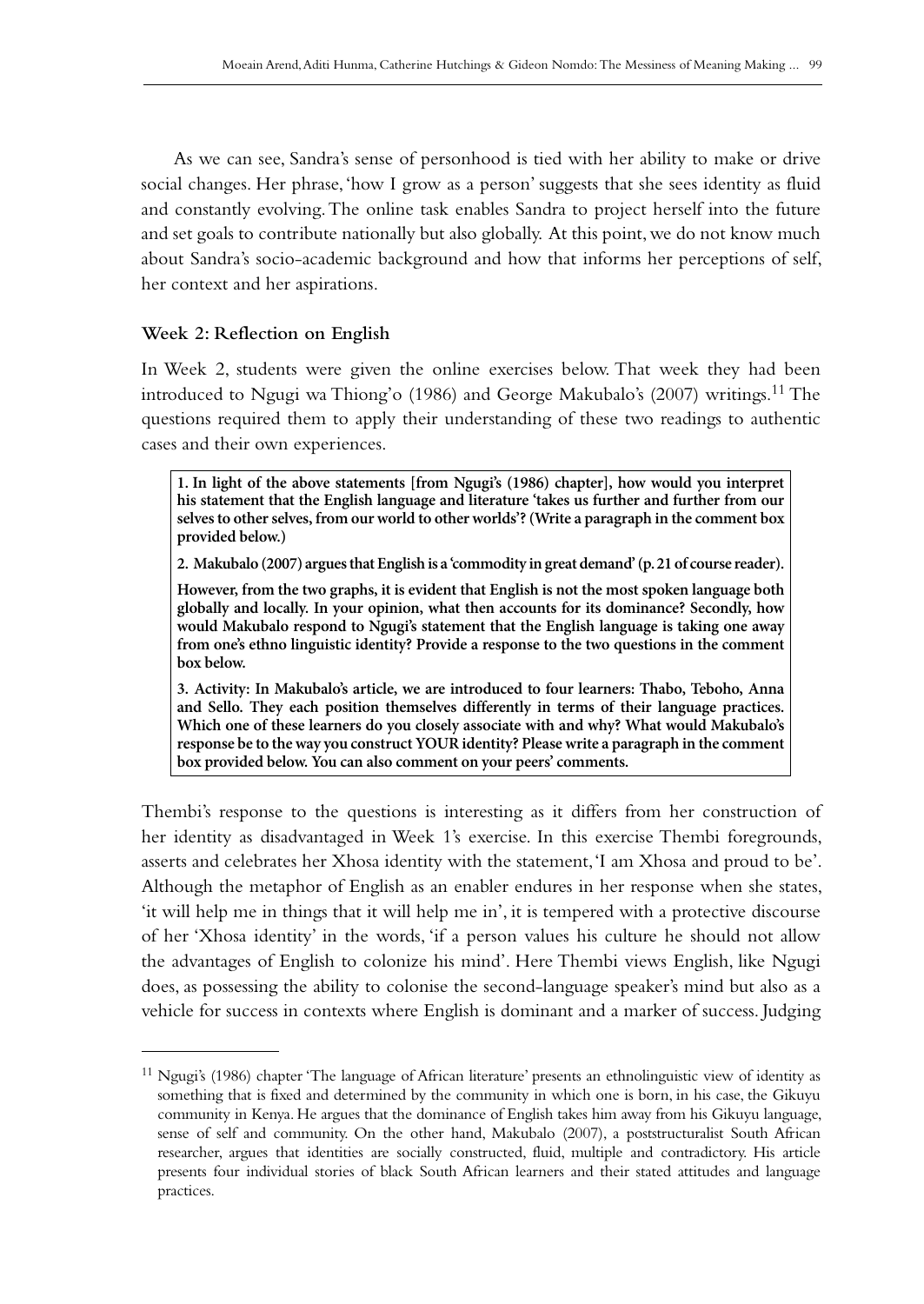from her assertion of her Xhosa identity, coupled with her recognition of the dominance of English in a post-apartheid South Africa, it comes as no surprise that she identifies with Sello, a learner in Makubalo's paper, who values code-switching between languages.

Thembi also shows an awareness of the contradictions of supporting Ngugi's critical views on English in a university where English offers certain affordances – something that she is acutely aware of. In an attempt to resolve these contradictions, she states that 'we are different people of different cultures, and surely there is a need for us to communicate with each other, and here is English enabling us but we abuse it'. She uses the word 'abuse' to speak about the use of English (it is likely she meant 'overuse') as if she acts on the English language, but she goes on to refer to how English destroys local languages. Although her response does present the reader with some binaries, namely that of the isiXhosa speaker versus English speakers, we start seeing a move towards a more complex and nuanced understanding of identity.

In Sandra's response, she views the English language not only as a dominant language, but also as a product of the West. She links everything that is westernised with what is modernised, and sees English as a language that gives one access to status and prestige, which she refers to as a place of 'high value'. Her choice of words implies that the use of language, in this case English, is linked to one's self-worth, or that ascribed by others in society. She elaborates by explaining that English has such currency and power because it is a universal language. In that way, she suggests that while English may have emerged from the West, it has been appropriated by the rest.

She goes on to make a comparison between Makubalo and Ngugi's views on the English language, and explains that while the former believes that languages can be appropriated, the latter sees English 'taking away from African-ness'. Her use of 'Africanness' suggests firstly that she has taken the liberty to coin a new word to capture the essence of what it is to be African, and by the same token, the inverted commas suggest that she is challenging the assumption that there is a single way of being African, or at least that she is wrestling with the idea. At this point though, she does not openly state her own position.

It is only in the next task that she uses her personal history to explain why English does not destroy one's 'African-ness' and that it is 'up to us to decide whether or not it will'. In this instance, we see a strong assertion of agency when she writes her own personal reflection with respect to the English language, using English, and despite English. Like Thembi, she describes herself as an 'isiXhosa girl'. She views a Xhosa identity as not being restricted to an ability to speak isiXhosa, but also encompassing a way of life. Then, she begins to share the contradictions, 'born in Transkei but grew up in the suburbs speaking English'. She claims that she cannot speak isiXhosa; however, she notes that fluency in the language is not an essential marker of being an 'isiXhosa girl'. In this way, she can reconcile the fact that she self-identifies as an isiXhosa girl who speaks English. She does admit that she speaks isiXhosa to her mother.

She goes on to share the socio-economic situation in the household, 'living with my mother who was a domestic worker and my white guardians', but is quick to add that, 'from an early age I knew that I belonged to a different culture than the 'white people'.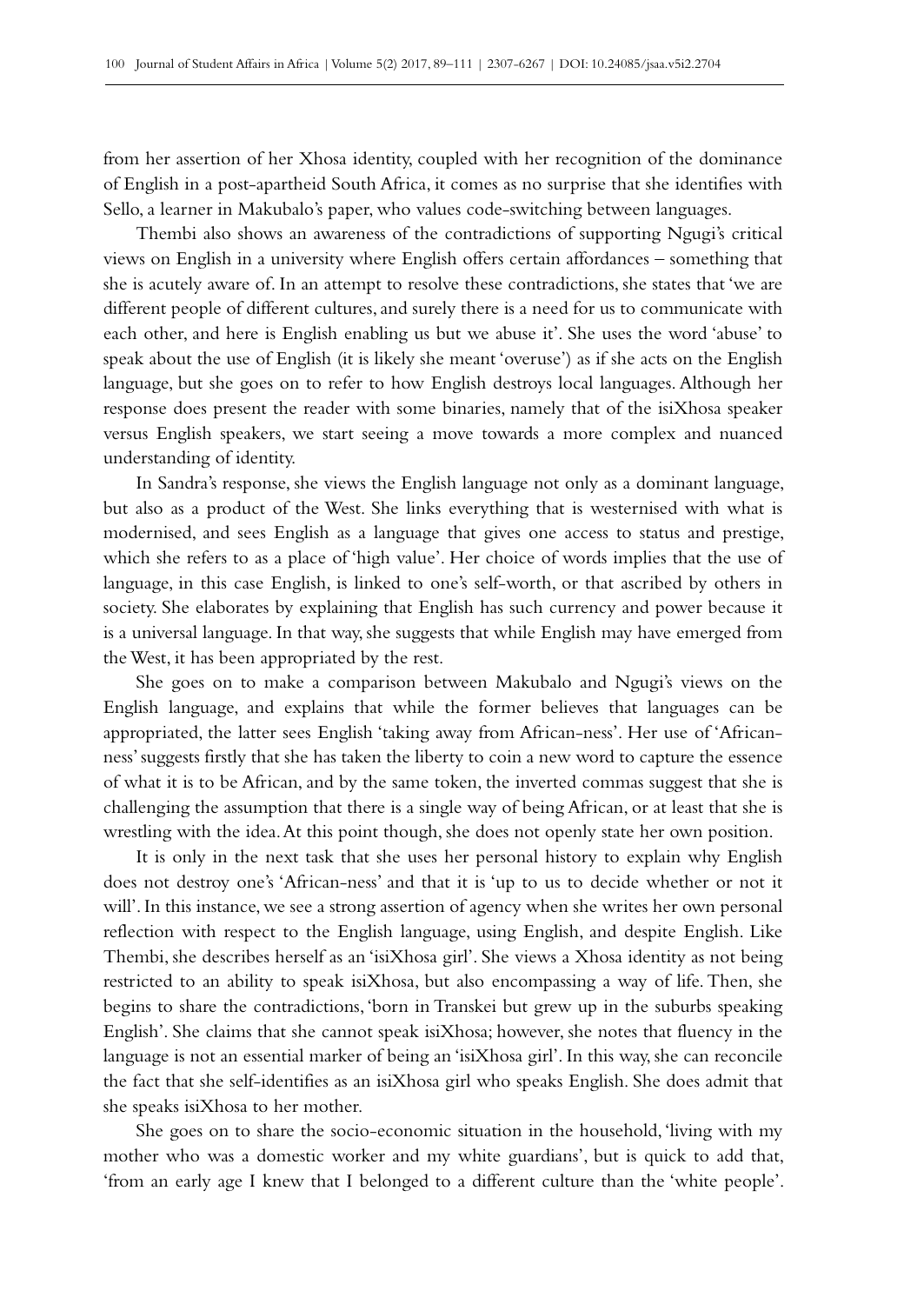Like Thembi, she is positioning herself strongly with those who are Xhosa, even though she comes from a household where she benefits from her guardians' financial support and speaks both languages. This is Sandra's way of challenging the traditional markers of language and class to define her Xhosa identity.

In the next paragraph, while she starts off saying that English has not influenced her identity, she goes on to contradict herself by acknowledging that, 'maybe English has shaped only minor things in my identity'. At this point, we find her hedging with the use of adverbs such as 'maybe', and vague terms such as 'things' which she does not qualify. Nonetheless, she still sees culture as something that one is 'born into' versus 'born with', to suggest that culture is a product of the earliest phases of socialisation. However, this view is also contradicted when she states that her Xhosa culture is 'embedded in my DNA'. She ends off on a philosophic note with 'English has given me a step up in the world, but my isiXhosa roots have given me a step up in this life'. Once again, she makes the distinction between the upward social mobility enabled through knowledge of English, and the inner growth enabled through her Xhosa identity. Like Thembi, she presents these influences as being distinct and mutually exclusive.

When asked which of Makubalo's research participants she would most relate to, she chooses Anna purely because both share the same 'origin and background'. Like Anna, we find that Sandra is romanticising her 'Xhosa' roots but goes on to state that, unlike Anna, she does not experience the same 'sense of loss' when speaking English. Even as she recalls her schooling, she firmly asserts that the other languages, 'including English', moulded her sense of self. What is significant here is that at the end of her reflection, when she sees herself through Makubalo's theoretical lens, she begins to see 'one big contradiction of culture and identity'.

# **Week 3: Reflective component**

In Week 3, we designed an exercise to track shifts in conceptual understanding of identity as shown below. Students were expected to engage with the concept of identity reflexively, by writing in the online space about their autobiographical self in relation to new ways of understanding identity, as influenced by course readings and classroom discussions.

**Task: Reflect on your notion of language and identity. Write a paragraph using the following phrases:**

**1. Before I came to UCT, I used to think of identity as …**

- **2. Then I read Ngugi who defines identity as …**
- **3. I also read Makubalo who argues that identity is …**
- **4. Now, I think of identity as … because … OR I still think of identity as … because …**
- **5. I have the following questions which I would like to ask Ngugi and/or Makubalo and the class …**

**(Note: your paragraph should be in continuous prose without the numbers 1–5.)**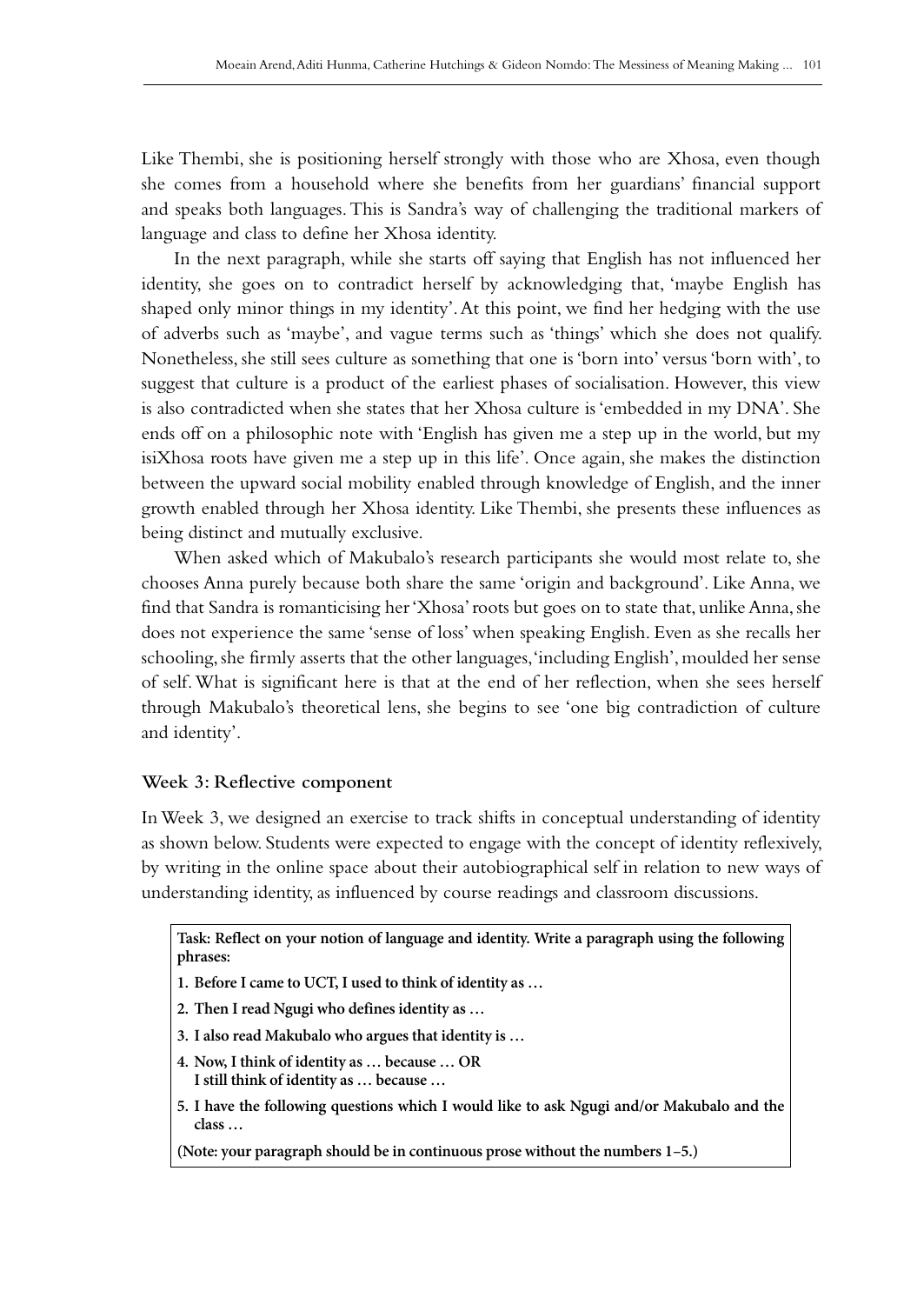The Week 3 task can be seen as a pivotal moment, when students get to revisit their views on identity in light of Ngugi and Makubalo's ideas around language and identity. Here they are asked to look back on their understanding of identity *before* they came to study at the institution, and revisit their views on identity in light of Ngugi and Makubalo's ideas around language and identity. The task offers students the option to resist, challenge or acknowledge and agree with the authors' positions. This becomes a critical moment for AcLit lecturers to track how students' views on identity, often essentialist ones like in the case of Thembi and Sandra, have been transformed based on their understandings of theorists who hold post-structuralist views on identity.

In Thembi's response, we see that although she still agrees with Ngugi, she starts to understand identity as constructed and fluid. This is a view held by Makubalo who draws on post-structuralism to theorise identity and its construction. Her words, 'I still think of identity as the way you do things' (referring to 'Xhosa culture'), coupled with 'I can not say that identity is fixed', reflect an understanding of identity as constructed out of past experiences that can endure across contexts, *and* identity construction as a continual process. Therefore there is a recognition that identity is also influenced by social contexts, because she states that 'as time goes on my surroundings change of which I can not be able to socialize with them if I don't want to adapt to change'. By juxtaposing the two authors, we see that she agrees with aspects of Ngugi and Makubalo's arguments. For us, her response reflects a complex and nuanced understanding of identity and also signals a shift in her conceptual understanding of identity when compared to her responses in Week 1.

Sandra's response to this exercise shows similar shifts in her understanding of identity. In her response she notes that before she came to the academy she defined her identity along racial lines and identified herself as 'Black'. This comes as no surprise as the racial categories of the apartheid era, which drew on essentialist notions, still have currency in contemporary South Africa. While one would expect Sandra to align herself with Ngugi, based on her responses in Week 1 and 2, she actually introduces the notion of choice. She states, 'Now I think of identity as your characteristics and how you define yourself as a person, things like race, culture and language help form your identity but I think it all boils down to your beliefs, dreams and who you want to be in life. I don't believe you are defined by your ethnicity but by who you define to be.' She still sees ethnicity as playing a significant part in her self-definition, but she emphasises that she decides how these characteristics will be used to define her. In a sense then, she begins to understand that individuals have agency in the way their identities are constructed and therefore we might find that she will even reconsider her previous statement that culture is an inescapable part of her DNA.

So, while our roles as online mentors and facilitators in the computer lab seek to guide and promote students agency in terms of developing their critical and analytical thinking and writing skills, our roles as lecturers is to discern the extent to which students' understanding and conceptualising of the identity construction theory, taught in the faceto-face space, is developing and being employed in their online writing. It is in this sense that the continued interaction between our online mentoring roles and our lecturer roles contributes towards creating a holistic learning context.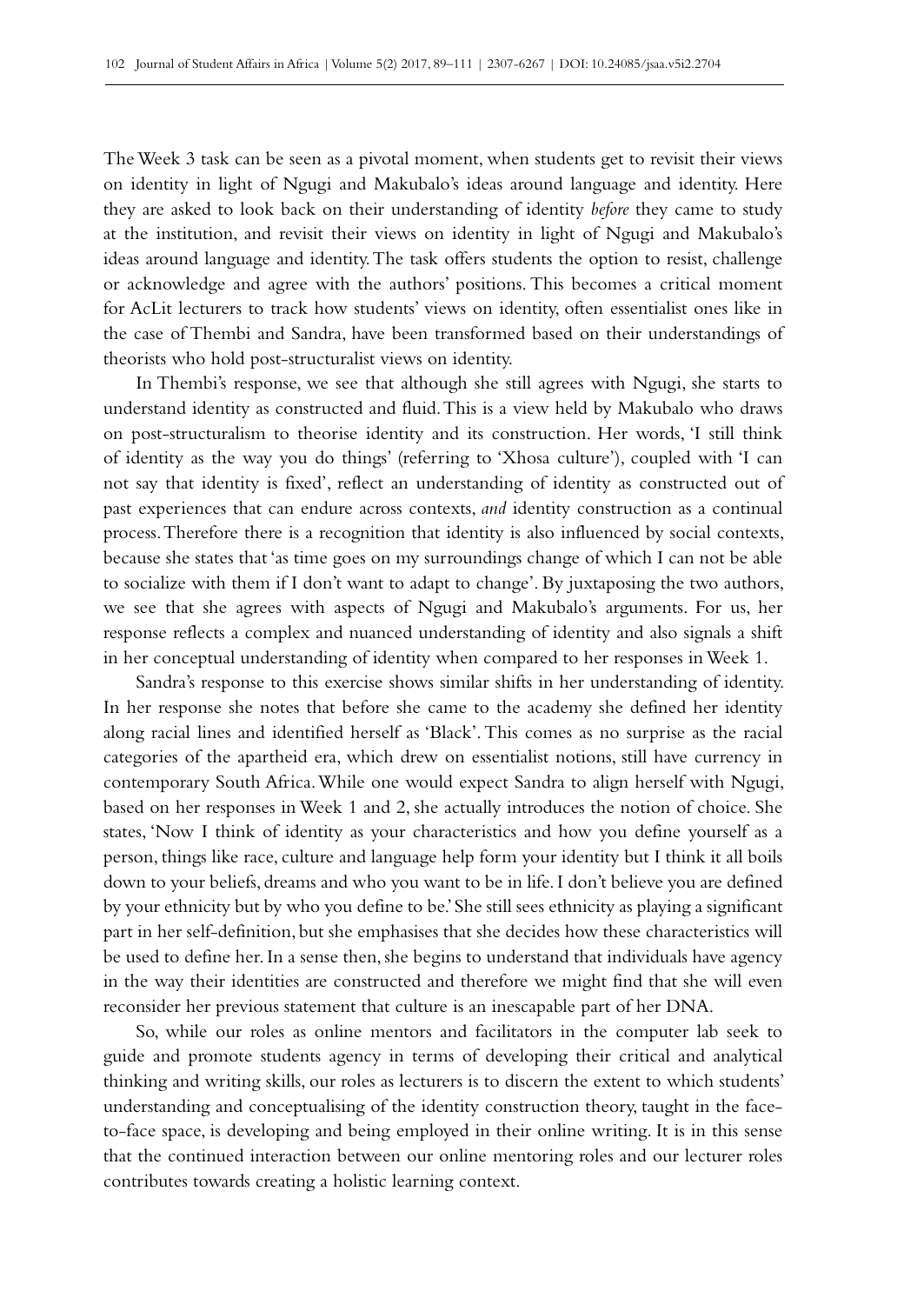#### **Week 4 Essay**

In Week 4, students submitted an essay in response to the following essay question:

**Ngugi (1986) argues that the dominance of English takes us "further and further from our selves to other selves, from our world to other worlds". Drawing on the readings, argue for or against this statement.**

Here is Thembi's introduction to the essay,

**I am a young girl who can write infinite scriptures if I can be asked about how my identity has been built, because there are many bricks that I and my surroundings have utilized to construct it. In addition to that, as I am still growing I cannot position myself in a fixed spot or environment because I am continuously reconstructing it. For me the fact that we are different means that we have to live in different ways in order to be united or socialise with others. This is to say that I strongly disagree with Ngugi's argument that English alters our ethnic identity into other identities and relocates us from our region to other regions, as we cannot have unwavering identity. Beliefs and actions will continue influence our creation of identity as long we live also our surroundings will always influence our actions. Bear in mind that language is one of the bricks used in identity construction because language is the carrier of culture and culture also froms up your identity.**

In Thembi's introduction to the essay we see a significant shift in how she views identity conceptually and how she views herself as compared to her initial responses in the extracts discussed above. In Week 2, for example, she not only expressed a loyalty to her 'Xhosaness' when she stated, 'I am Xhosa and proud to be', she also made it clear that English can colonize the minds of those who do not have English as a home language. However, in her introduction above she states, 'I am a young girl who can write infinite scriptures if I can be asked about how my identity has been built, because there are many bricks that I and my surroundings have utilized to construct it.' This sentence is significant as it suggests that she has shifted from an essentialist notion of identity to one where identity is understood as fluid and continuously under construction. We also see this conceptual shift when she writes, 'I am still growing I cannot position myself in a fixed spot or environment because I am continuously reconstructing it [referring to her identity].'

Unlike in previous exercises where she agreed with Ngugi's views, we now see that she states, 'I strongly disagree with Ngugi's argument.' For us, this emphatic statement in her introduction, signals a clear shift from an essentialist, towards a post-structuralist view on identity. Her introduction also shows that she now understands that social contexts and others have a direct impact on identity construction when she writes, 'as long we live also our surroundings will always influence our actions'. In her essay, it is apparent that she now views identity as multifaceted and that speaking a second language such as English is not the main marker of her identity or any person's identity. However, she does articulate the idea that she has an 'original' identity or core identity which underscores the identities forged when she moves from one context to the next. Furthermore, she constructs her identity as someone who is 'striving to discover' herself, which suggests a fluidity in her conceptual understanding of her identity. Again, this is a marked shift from her conceptual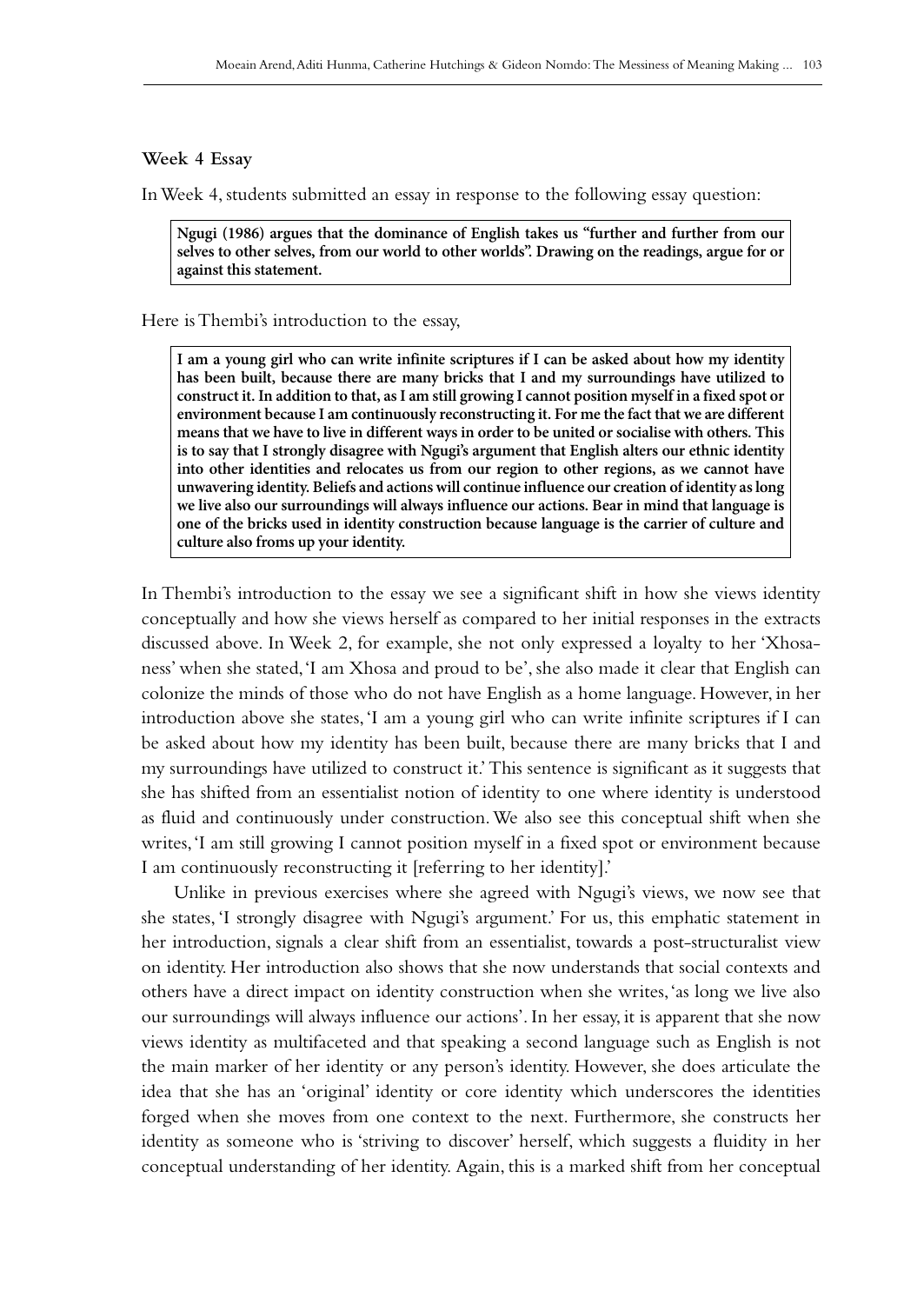understanding of identity in Week 1 of the course (before they had read the Ngugi and Makubalo texts). It is our contention that the freedom of expression created by the online space, coupled with online mentoring prompts and feedback, has made such conceptual shifts much more visible and has not only added to the students' understanding of their own experiences, but also our understanding as mentors and lecturers of our students.

In Sandra's essay, she puts forward an understanding of identity similar to that of Thembi. She reinforces the point that she constructs and re-constructs her identity, hence steering away from the essentialist notions she expressed in the first two weeks. She states, 'I adapt in different environments as Makubalo (2007) would say, I construct and reconstruct my identity.' In this way, she perceives herself as the author of her personal narrative, rather than a passive filter through which the environment encodes meaning onto her.

Like Thembi, who made mention of an original identity, Sandra adds a new element in her understanding of identity, namely that of a 'core identity'. She explains, 'I believe that as I grow I add on to my core identity. My world experiences change how I think and see things.' This 'core identity' perhaps refers to the values and beliefs she mentions in the Week 3 task. It seems to be a bedrock onto which she adds new layers of self-definition and self-expression. One of those layers is her use of English, as she mentions, 'Learning other languages and cultures is part of that long endless journey of identity. English is the key to all of this.' As such, she begins to see identity construction as a fluid and evolving process, rather than a product. Surprisingly, she now finds English to be 'key' to her self-definition, a statement which is in stark contrast with her previous views that she is a 'Xhosa girl' and that English does not define her but only gives her 'a step up in the world'. To support her argument, she refers to Makubalo who 'argues that there is no such thing as a fixed identity'.

Her strategic foregrounding of Makubalo over Ngugi again signals a shift in her position and her alignment with a constructionist view of identity. In addition, she begins to distance herself from the view that language is the only aspect defining identity. This contrasts with her previous work, where she not only saw language as a determinant of identity, but also conflated language, identity and racial belonging. At this point, we see her disentangling the different aspects of identity construction in order to take more agency in appropriating the aspects that are congruent with her personal narrative.

### **Affordances of the online language module as a mentoring or tutoring space**

As mentioned, we understand the analytical mode to be a mode of thinking where students can grapple critically with texts and concepts in a low-stakes collaborative safe space. This collaboration between online student engagement, online mentoring and face-to-face teaching serves as an important vehicle for making sense of what and how students learn. It is an example of good innovative teaching and learning practice, as echoed by Sheridan (1992, p. 90) who defines this type of collaboration as 'an overarching framework…a conceptual umbrella' that acknowledges alternative ways for the realisation of educational goals. As we analysed Thembi and Sandra's responses, it is evident that through the reflective tasks, the online space is activating different modalities of thought and being.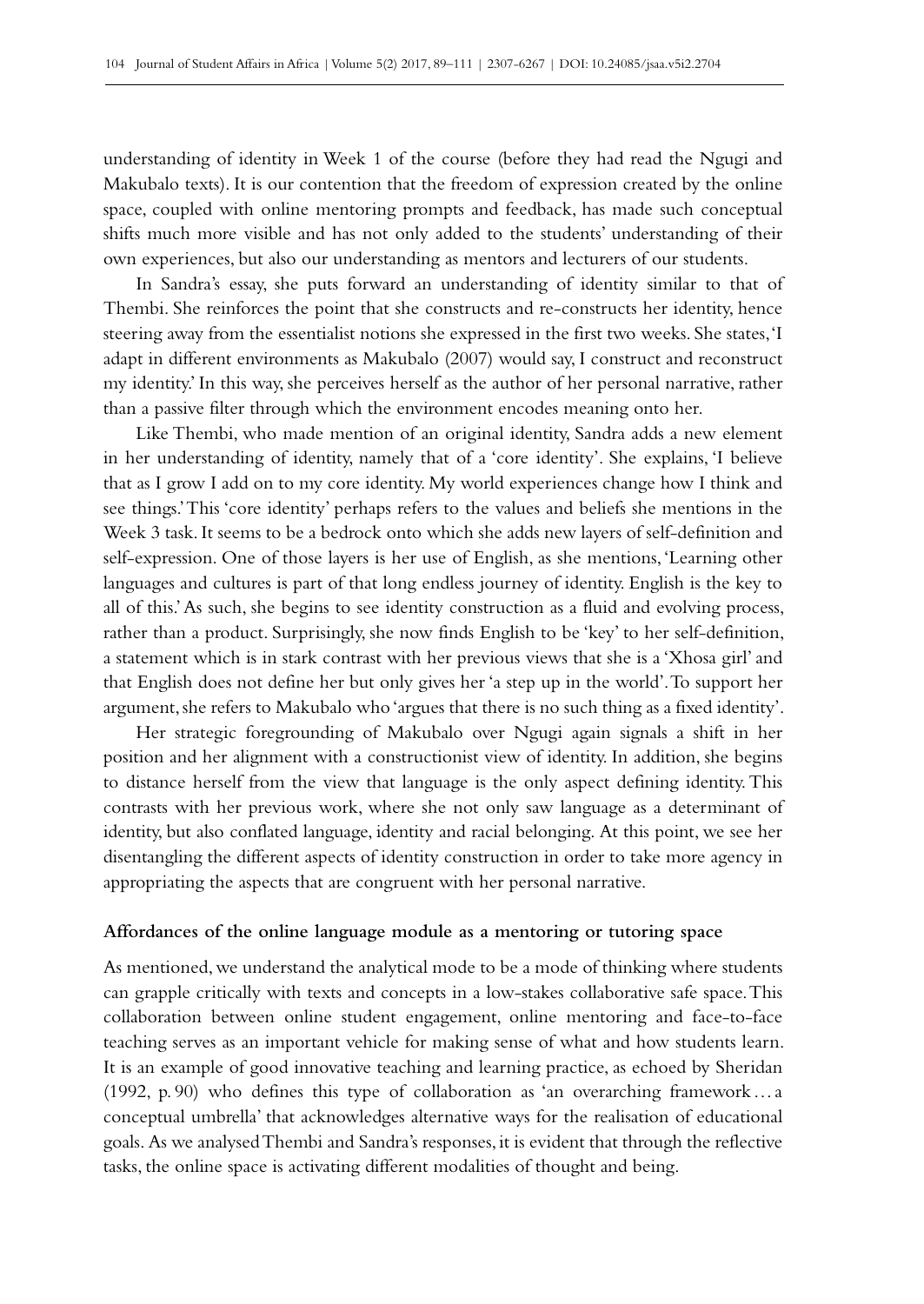#### *Expressing the inexpressible: 'I know that I have an answer'*

In traditional face-to-face teaching environments such as tutorials, there is limited time and scope to hear each and every student's views on the theme under discussion. Students remain silent for various reasons, including their perception of a lack of fluency in English. Thembi, for instance, in Week 1, views English as a 'disabler', a barrier to communication, seeing herself as being more fluent in isiXhosa. Yet she admits that, 'I have potential inside me', and 'I know that I also have an answer'.

Due to the self's uneasy location in an unfamiliar academic setting, many ideas remain hidden in the deep recesses of one's intellectual black box (Pinker, 1995, p. 137), unless articulated through words. This poses a problem if we seek to identify shifts in the 'authorial self' (Clark & Ivanič, 1998) in the classroom setting. Assuming that voice is a measure of one's critical thinking, and that it becomes manifest through speech or writing, how does one tap into the thoughts evoked in the silent moments? Can critical thinking be present in the moments of silence? The first time we hear Thembi's views about the disjuncture between her perceived competence and her performance in the classroom, is in the online space where we take on the roles of mentors and tutors, and where she is asked to share her orientation experience. This is when she steps back or steps out of the confines of the formal lecturer-led classroom to reflect critically on where she situates herself as she navigates through the institutional spaces. The online space hence takes the shape of a confessional where students can silently share ideas for which they will not be held accountable.

In the same vein, the online space is seen to open up possibilities for the articulation of deep-seated emotions and autobiographical aspects of one's identity, rare to find in a physical tutorial. Students can share feelings of anxiety, fear of failure, lack of confidence, which are common to both Thembi and Sandra as they encounter the overwhelming aspects of the university environment. The fact that 'everyday talk' is permissible on online spaces such as this one, allows for a more personal engagement with the academic theories and concepts, which in turn allows students to reflect on what the knowledge means to them, how it relates to, or jars with their lived reality. Our roles as mentors and tutors allow for a different type of interaction with students, and it is through these roles that we enable students to articulate their thoughts in a more relaxed mode of writing. It is not surprising that Lea and Stierer (2009) therefore see 'everyday talk' as encouraged by social networking sites, as central to academic activities.

In Sandra's case, she also uses the online task to project herself in the future, and share her aspirations of making a contribution locally and globally. The online space allows students to look back, but also transcend the frontiers of time to project themselves forward. These autobiographical strands are seldom acknowledged in academia, for they get misread as bias. Even in academic essays, students' authorial self often takes precedence over their lived experiences. However, through these online tutoring exercises, students on the course are able to use themselves as case studies and track their shifting sense of self over time to make powerful arguments about the fluidity of the very subject matter under examination.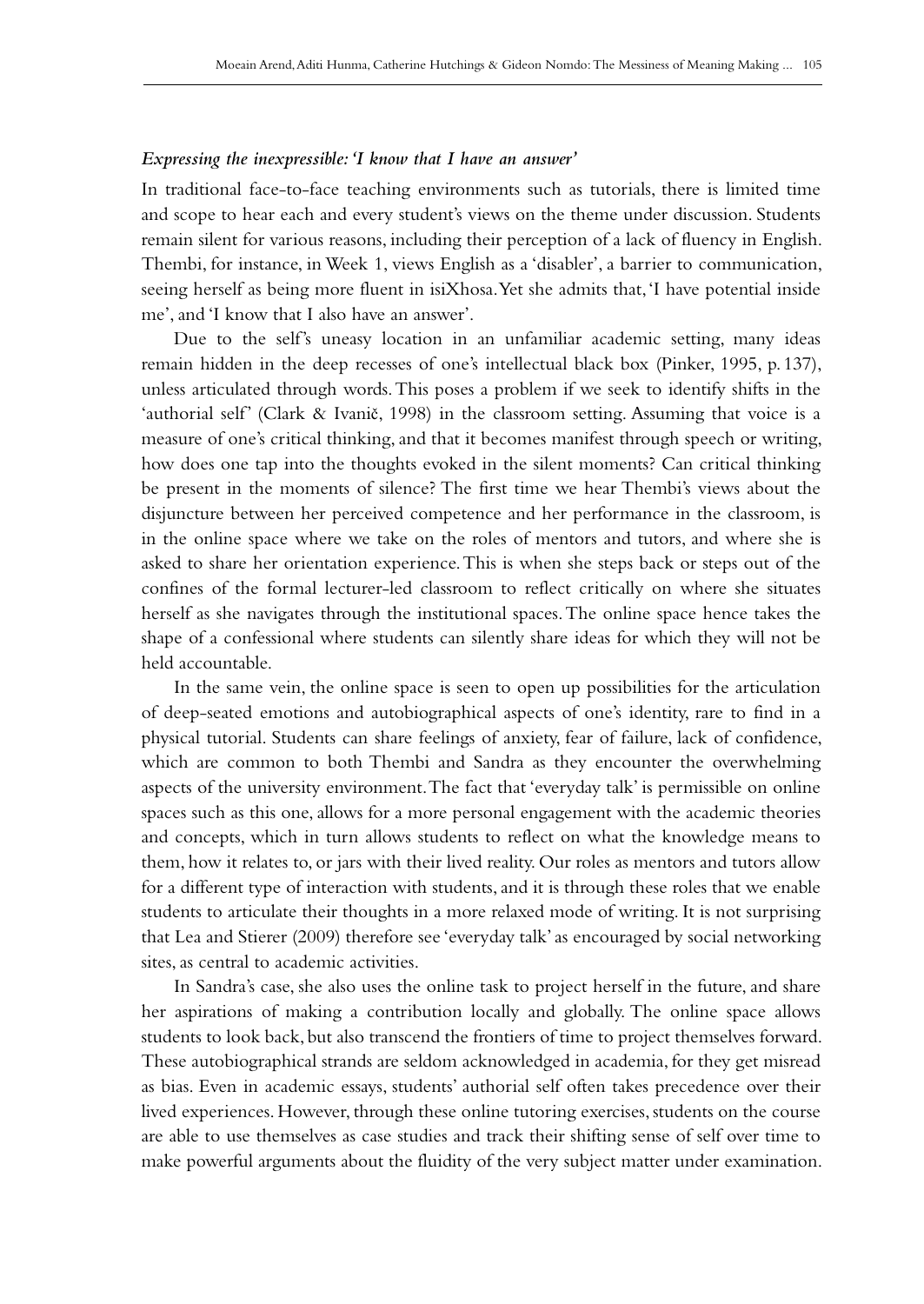Here, we note a strong overlap between students' autobiographical selves and their authorial selves (Clark & Ivanič, 1998), where the autobiographical elements get recruited to assert a strong authorial presence.

#### *Sharing dissident views*

While students are able to try out new subjectivities, we note that over time it provides them with a subject position to articulate their stance towards the texts and concepts introduced in class. As such, they begin to operate at a metacognitive level, sharing their comfort or discomfort vis-a-vis the knowledge being shared, and how it may challenge their preconceived views on identity and other themes covered on the course (Zembylas & Boler, 2002). For instance, Thembi and Sandra feel the urge to express their deep-rooted 'core' Xhosa identity, even as they encounter new ways of defining their emerging identity and acknowledging its fluidity.

By the same token, they also express their views about the language through which knowledge gets exchanged in the academic space, namely English. Both Thembi and Sandra start off by stating that English can be an enabler but can also 'colonise minds', that it is a Western product, but also one that enables upward mobility. Thembi warns against 'abusing' English, in other words, overusing it in ways that begin to erode one's self-definition. On the other hand, Sandra is able to reconcile the contradictions of being a 'Xhosa girl', while speaking English, by extending the definition of Xhosa-ness beyond its linguistic attributes. Even so, both seem to romanticise a Xhosa culture that they are 'born with' or is in their DNA. At that point, it is noteworthy that lecturers on the course do not intervene on the site to weed out the contradictions, but allow them to be juxtaposed in students' messy attempts at meaning making.

Even in Week 3, when students are asked to present their previous understandings of identity and their current one, they are offered two routes into the exercise: 'Now I think of identity as…', which would signal a shift in their conceptual understanding of identity, and 'I still think of identity as…', which would allow them to resist the influence of readings that often offer a constructionist view of identity. In that way, the online task demonstrates that the course is not trying to brainwash students into shedding their essentialist notions of identity, but rather to interrogate them in light of new perspectives. At that point, the lecturers turn into facilitators or mentors, prodding students with questions, rather than formally teaching content. These strategies of questioning versus overt didactic strategies of imparting knowledge verily form part of the pedagogy of discomfort, which the course privileges in order to enable students on the extended degree programme to embark on their own trajectories of meaning making. In this, it moves away from the discourse of 'difference as deficit' to that of 'difference as a resource' (Canagarajah, 1997), to acknowledge students' brought-along experiences as a valuable aspect of learning and knowledge-making.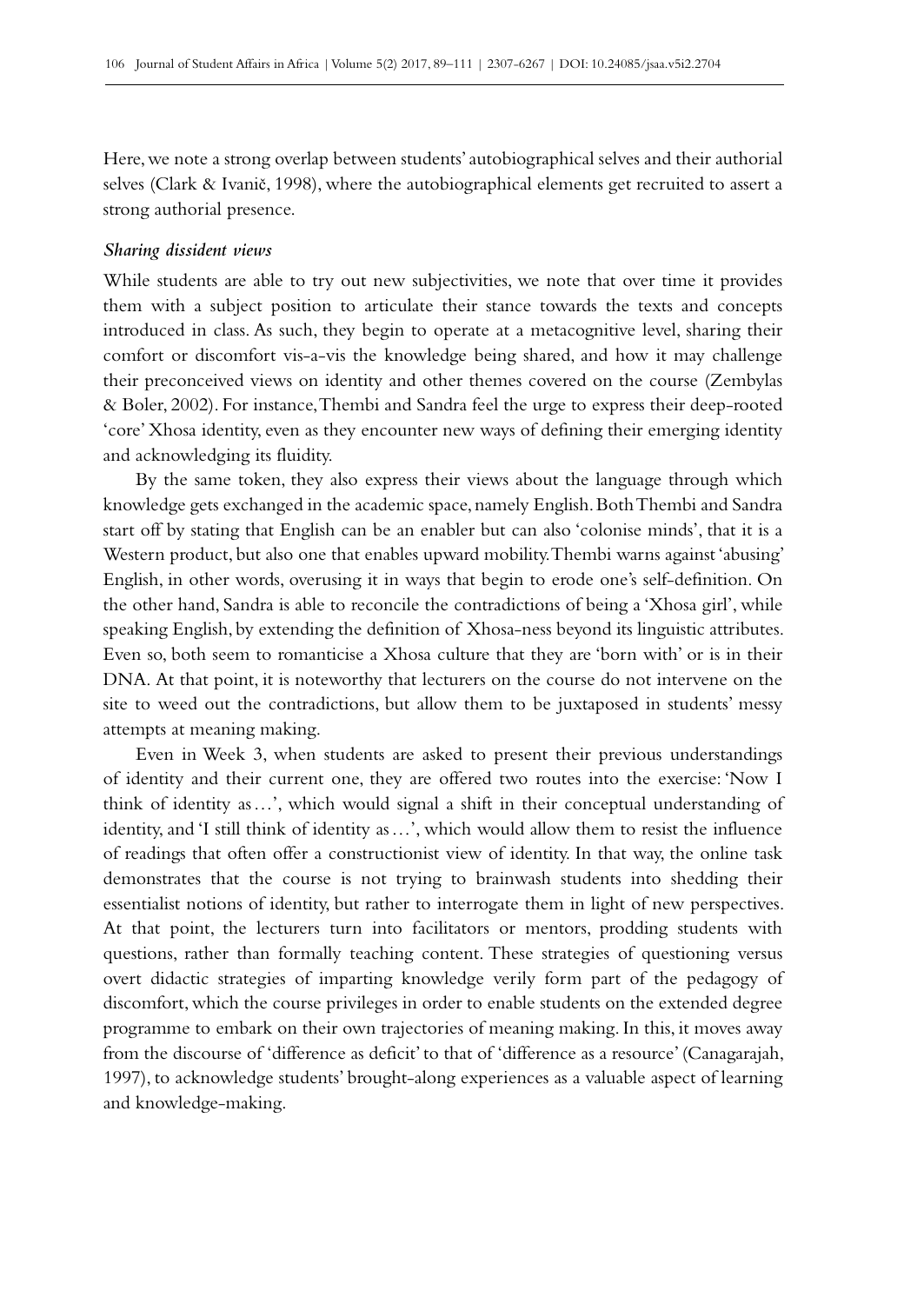#### *Slowing time down*

*Spontaneous overflow of powerful feelings: it takes its origin from emotion recollected in tranquillity.* William Wordsworth (1800)

From the data analysed on the online course site, it is evident that one never reaches a point of finality. Rather, time slows down to postpone one's commitment to ideas, and the giving of reasons. Each week, students are editing and conceptually reworking their ideas. As such, the online space seems to be a site where one is not held captive by one's thoughts. It is a space where the present can be paused, where the fear of the unknown, the silencing effects of the English language can be suspended, to express the inexpressible. This is the case when Thembi and Sandra express their angst, fears and insecurities at the start of their academic year.

As mentors and tutors in this space, and through a process of trial and error, we came to the realisation that the online space required a very different type of facilitation and participation on our part, in order to accommodate the type of conceptual and analytical learning required by the slowing down of time.

In this third space, we also find students revisiting their definitions of self and alignment to concepts. Thembi begins by defining herself as disadvantaged, then as a Xhosa girl, and finally as a young girl who can write infinite scriptures. It would appear that she explores the reach of these descriptions to present a particular aspect of her identity based on what she perceives will be valued in that instance. Over time, she also revisits her view of identity as fixed to one that can be shaped by one's 'surroundings' and through the choices one makes. It is possible that her transition to the university was a 'critical event' or turning point, making her re-assess the role of the environment on one's identity. We are quite certain that even this moment of stillness or certainty is a temporary one and will be revisited.

Conceptually, the online space is one where fleeting thoughts can be captured and reflected upon to trigger new alterations. In Derrida's (1994) words, it is a moment of stasis, an 'aporia of suspension', where commitment to ideas is not required, and where contradictions are permissible. Thembi and Sandra contradict themselves week after week. Thembi's hatred for English gradually gives way to the strategic use of the language to express her dissenting views and to re-shape her personal narrative in a way that is compatible with her core beliefs and the shifts in context. The online space is therefore a space where 'one can stop and smell the roses', take cognisance of what is happening to one's ideas, how one's thoughts are shaping without being interrupted by other voices. The ability of not interrupting students' voices in the online space while simultaneously creating opportunities and possibilities for intellectual and personal growth through our mentoring interactions with them, are therefore some of the most valuable tools that are needed to promote individual agency and ownership of the learning process. Our roles as facilitators and guides in the online space have led to the realisation that a certain amount of awareness, sensitivity, empathy, openness to other ways of being and acknowledgement of the capital that students bring along with them, is needed on our part, in order to create the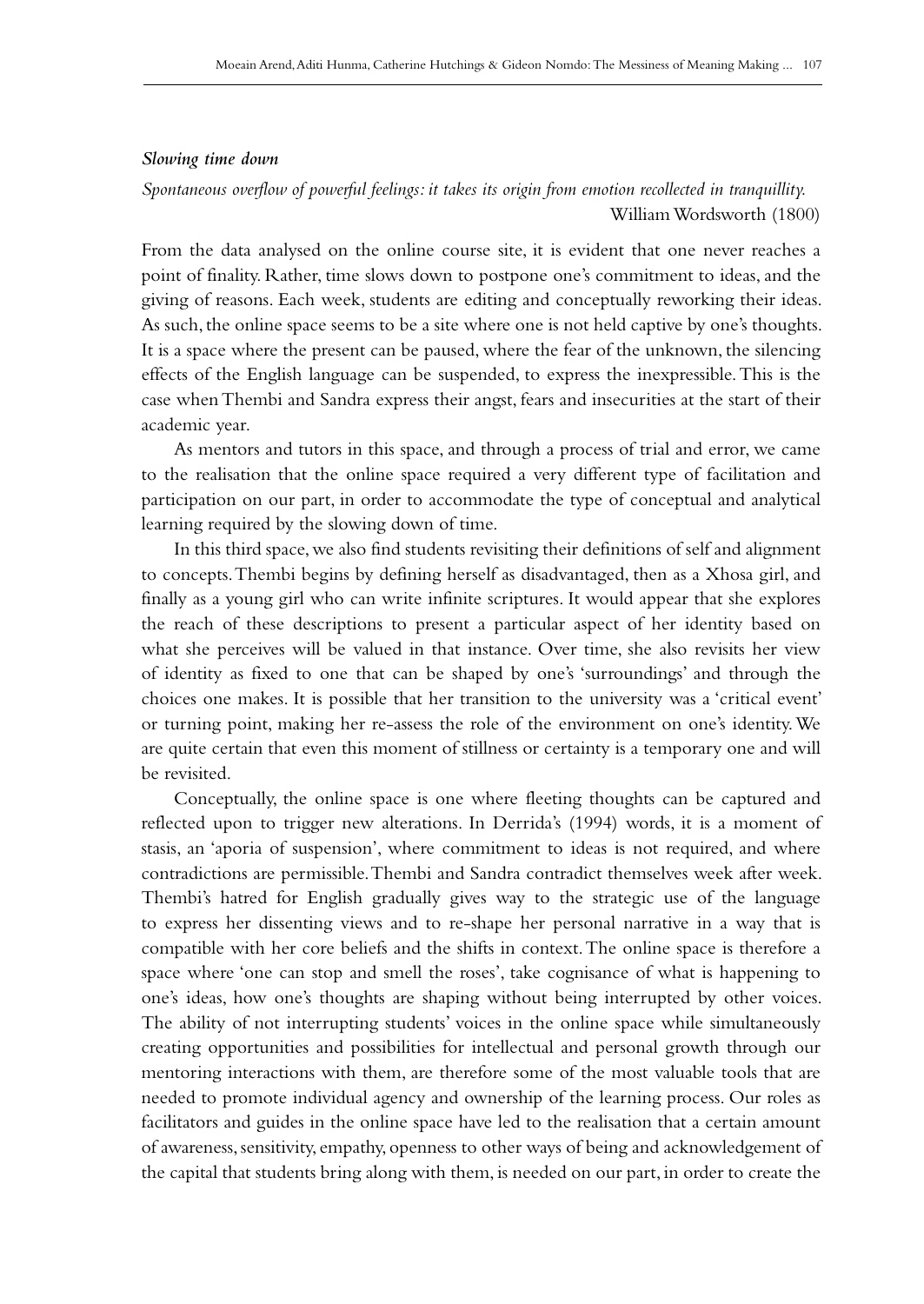necessary scaffolding needed for deep and meaningful analytical engagement. It is therefore important to recognise that learning and becoming are part of an organic and processgenerated activity that develops over time. It's how we set up and facilitate the structures for these processes that takes centre stage.

As such, one could think of the online space as a suspension bridge, a site of incoherence where one can see oscillations of the self. Students' location on that bridge reflects the complex mode of shifting understandings of self and of the concept of identity. This incoherence is precisely what allows for the emergence of a coherent narrative of self over time. The learner's grappling with her identity through these online academic activities begins to call into question traditional learning contexts, what counts as knowledge, what counts as knowing, and the thin line between knowing and being. Therefore, as mentioned, Gutiérrez (2008) might describe the online space as a 'third space' for this very reason in that it opens doors for new modes of engagement and critique, like Thembi's use of the space in which she seeks to reconcile her problematic relationship with English, and in the process inserts herself more boldly in the knowledge-making project. Narratives such as these seek to inform mentors', tutors', lecturers' and institutions' understandings of the lived contexts and struggles faced by students. In saying that, we need to acknowledge that we learn as much from our students as they learn from us. It is this type of learning ethos that can develop and grow out of the type of online intervention and facilitation that we have presented in this paper.

## *Conclusion*

The questions posed in this paper revolve around the affordances of the online space as a tutoring space to promote the analytical mode. Using an academic literacies approach, the paper delved into the writing practices of first year students on the online course site over a semester. In place of the traditional tutoring and mentoring pedagogy, the course site had the functionalities of a blogging website used to scaffold learning, and what spurred the research were the types of engagement enabled online. Using a case study method, we sought to analyse whether specific types of writer identities were promoted online or not, and more importantly, how our two participants Thembi and Sandra critically engaged with the authentic tasks online. Part of this process also required that we reflect on our own roles and responsibilities as online mentors and facilitators in the online space, and the extent to which this related to our roles as lecturers in the face-to-face space.

It emerged that the online tasks contributed to fostering an analytical ethos, an 'analytical mode' among students which led to a more nuanced understanding of course content, and a stronger developing sense of self. The sharing of autobiographical information between students became a stimulus for entering and engaging in the analytical mode, and for inserting themselves in the act of knowing. As a result of the conceptual development, students have been able to hone a more confident authorial voice.

The online space allowed students to express the inexpressible, to share dissident views and slow down learning to trigger deeper grappling with concepts, ideas and generate metacognitive reflections on the links between self and knowing. In the process, it stretched our understanding of the analytical mode itself, to mean not only critical thinking, but a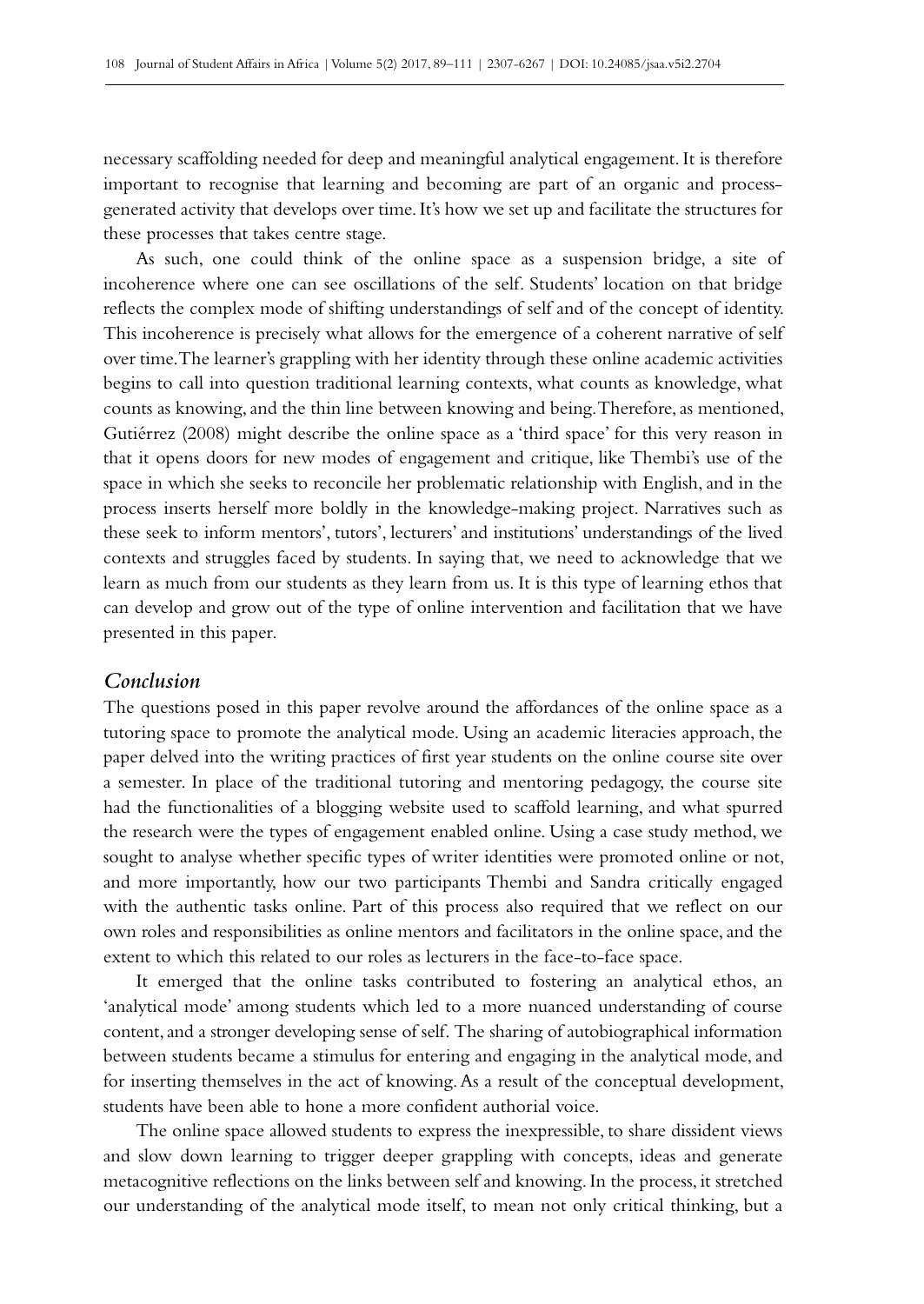critical reflection of one's position in relation to the knowledge imparted, with possibilities to imbibe, appropriate or challenge what gets taught. It also made us reassess the traditional roles of those who impart knowledge, especially in light of the new ways of 'being' required by those who facilitate and those who participate online become embedded in the online learning space.

This freedom to interrogate the 'what' on the online space is an interesting finding especially in light of the recent wave of 'decolonising the curriculum'. However, the construction of the online space as some form of utopia misses the point. These insights would not be half as worthwhile if they did not provoke us to ask questions about the constraints of the existing physical tutoring spaces, the challenges they pose for diverse groupings of students and how these could be more adequately addressed through the intersecting modes of mentoring, facilitating and lecturing.

### *References*

- Canagarajah, S. (1997). Safe Houses in the Contact Zone: Coping Strategies of African-American Students in the Academy. *College Composition and Communication*, 48(2), 173–196. [https://doi.](https://doi.org/10.2307/358665) [org/10.2307/358665](https://doi.org/10.2307/358665)
- Clark, R. & Ivanič, R. (1997). *The Politics of Writing*. London, U.K.: Routledge.
- Council on Higher Education (CHE). (2013). *A Proposal for Undergraduate Curriculum Reform in South Africa: The Case for a Flexible Curriculum Structure*. Pretoria, South Africa.
- D'Cruz, H. (2007). Reflexivity: A Concept and its Meanings for Practitioners Working with Children and Families. *Critical Social Work*, 8(1). Retrieved from [http://www1.uwindsor.ca/](http://www1.uwindsor.ca/criticalsocialwork/reflexivity-a-concept-and-its-meanings-for-practitioners-working-with-children-and-families) [criticalsocialwork/reflexivity-a-concept-and-its-meanings-for-practitioners-working-with](http://www1.uwindsor.ca/criticalsocialwork/reflexivity-a-concept-and-its-meanings-for-practitioners-working-with-children-and-families)[children-and-families](http://www1.uwindsor.ca/criticalsocialwork/reflexivity-a-concept-and-its-meanings-for-practitioners-working-with-children-and-families)
- Derrida, J. (2002). Force of law: The 'mystical foundation of authority'. In: G. Anidjar (Ed.), *Acts of Religion*. New York: Routledge.
- Fairclough, N. (1992). *Discourse and Social Change*. Cambridge: Polity Press. [https://doi.](https://doi.org/10.1177/0957926592003002004) [org/10.1177/0957926592003002004](https://doi.org/10.1177/0957926592003002004)
- Fulwiler, T. (2002). *College Writing: A Personal Approach to Academic Writing* (3rd ed.). Portsmouth, N.H.: Boynton/Cook.
- Giddens, A. (1991). *Modernity and Self-Identity: Self and Society in the Late Modern Age*. Stanford, C.A.: Stanford University Press.
- Goodfellow, R. & Lea, M.R. (Eds.). (2013). *Literacy in the Digital University: Critical Perspectives on Learning, Scholarship and Technology*. London, U.K.: Routledge.
- Gutiérrez, K.D. (2008). Developing a sociocritical literacy in the third space. *Reading Research Quarterly*, 43(2), 148–164.<https://doi.org/10.1598/RRQ.43.2.3>
- Habib, A. (1996). Myth of the Rainbow Nation: Prospects for the Consolidation of Democracy in South Africa. *African Security Review*, 5(6). Retrieved from [https://issafrica.org/AF/profiles/](https://issafrica.org/AF/profiles/southafrica/research.htm) [southafrica/research.htm](https://issafrica.org/AF/profiles/southafrica/research.htm)
- Holborn, L. (2013). *Education in South Africa: Where Did It Go Wrong?* Retrieved from [http://www.](http://www.ngopulse.org/article/education-south-africa-where-did-it-go-wrong) [ngopulse.org/article/education-south-africa-where-did-it-go-wrong](http://www.ngopulse.org/article/education-south-africa-where-did-it-go-wrong)
- Human Sciences Research Council with the Education Policy Consortium for the Nelson Mandela Foundation/HSRC. (2005). *Emerging Voices: A Report on Education in South African Rural Communities*. Cape Town, South Africa: HSRC Press. Retrieved from<http://www.hsrcpress.ac.za>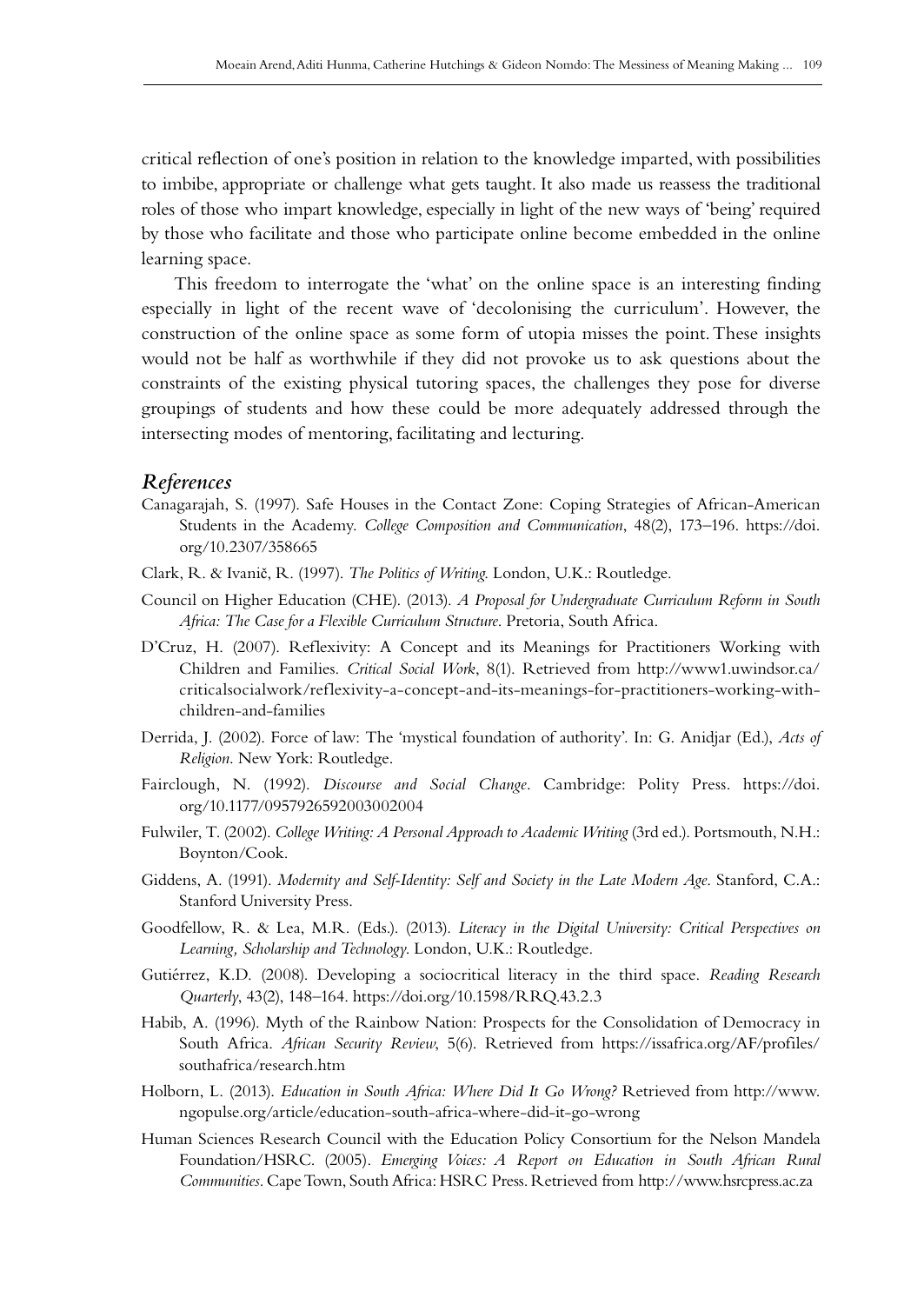- Hunt, R. (2005). What is Inkshedding? In: M.E. Sargent & C. Paraskevas (Eds.), *Conversations about Writing: Eavesdropping, Inkshedding, and Joining* (pp. 134–141). Toronto, Canada: Nelson Thompson.
- Hyland, K. (2002). Authority and invisibility: Authorial identity in academic writing. *Journal of Pragmatics*, 34, 1091–1112. [https://doi.org/10.1016/S0378-2166\(02\)00035-8](https://doi.org/10.1016/S0378-2166(02)00035-8)
- Ivanič, R. (1998). *Writing and Identity: The Discoursal Construction of Identity in Academic Writing.* Amsterdam: John Benjamins.<https://doi.org/10.1075/swll.5>
- Ivanič, R. & Camps, D. (2001). *Writing and Identity: The Discoursal Construction of Identity in Academic Writing.* Amsterdam: John Benjamins.
- Kamanzi, B. (2015). "Rhodes Must Fall" Decolonisation Symbolism What is happening at UCT, South Africa? *The Postcolonialist*, 29 March. Retrieved from [http://postcolonialist.com/civil](http://postcolonialist.com/civil-discourse/rhodes-must-fall-decolonisation-symbolism-happening-uct-south-africa/)[discourse/rhodes-must-fall-decolonisation-symbolism-happening-uct-south-africa/](http://postcolonialist.com/civil-discourse/rhodes-must-fall-decolonisation-symbolism-happening-uct-south-africa/)
- Lea, M. & Stierer, B. (2009). Lecturers' everyday writing as professional practice in the university as workplace: new insights into academic literacies. *Studies in Higher Education*, 34(4), 417–428. <https://doi.org/10.1080/03075070902771952>
- Makubalo, G. (2007). "I don't know…it contradicts": Identity construction and the use of English by high school learners in a desegregated school space. *English Academy Review*, 24(2), 25–41. [https://](https://doi.org/10.1080/10131750701452287) [doi.org/10.1080/10131750701452287](https://doi.org/10.1080/10131750701452287)
- Maybin, J. (1996). Teaching writing: Process or genre! *Learning English: Development and Diversity*, 2, 164.
- McKenna, C. & Hughes, J. (2013). Values, digital texts, and open practices a changing scholarly landscape in higher education. In: R. Goodfellow & M. Lea (Eds.), *Literacy in the Digital University: Critical Perspectives on Learning, Scholarship and Technology* (pp. 15–26). London, U.K.: Routledge.
- Miles, M.B. & Huberman, A.M. (1994). *Qualitative Data Analysis* (2nd ed.). Thousand Oaks, C.A.: Sage Publications.
- Naylor, N. (2009). *Constructing and deconstructing the rainbow nation: The South African equality experience 1996–2009*. Retrieved from [http://www.constitutionnet.org/files/Nikki\\_%20Nov%202009.pdf](http://www.constitutionnet.org/files/Nikki_%20Nov%202009.pdf)
- Ngugi wa Thiong'o. (1986). The language of African literature. In: *Decolonising The Mind: the Politics of Language in African Literature* (pp. 4–33). Portsmouth, N.H.: Heinemann Educational Books.
- Paxton, M. (2006). Intertextual analysis: a research tool for uncovering the writer's emerging meanings. In: L. Thesen & E. van Pletzen (Eds.), *Academic Literacy and Languages of Change*  (pp. 84–103). New York: Continuum Publishers.
- Pinker, S. (1995). Language acquisition. *Language: An Invitation to Cognitive Science*, 1, 135–182.
- Scott, I., Yeld, N. & Hendry, J. (2007). A case for improving teaching and learning in South African higher education. *Higher Education Monitor 6*. Pretoria: Council on Higher Education. Retrieved from<http://www.che.ac.za/documents/d000155/>
- Sheridan, S. (1992). What Do We Mean When We Say 'Collaboration'? *Journal of Educational and Psychological Consultation*, 3(1), 89–92. [https://doi.org/10.1207/s1532768xjepc0301\\_7](https://doi.org/10.1207/s1532768xjepc0301_7)
- Shotter, J. (1993). Becoming Someone: Identity and Belonging. In: N. Coupland & J. Nussbaum (Eds.), *Discourse and Lifespan Identity* (pp. 5–27). California, U.S.A.: Sage.
- Sichone, O. (2008). Xenophobia and Xenophilia in South Africa: African Migrants in Cape Town. *Anthropology and the New Cosmopolitanism: Rooted, Feminist and Vernacular Perspectives*, 45.
- Street, B.V. (1984). *Literacy in Theory and Practice*. Cambridge, N.Y.: Cambridge University Press.